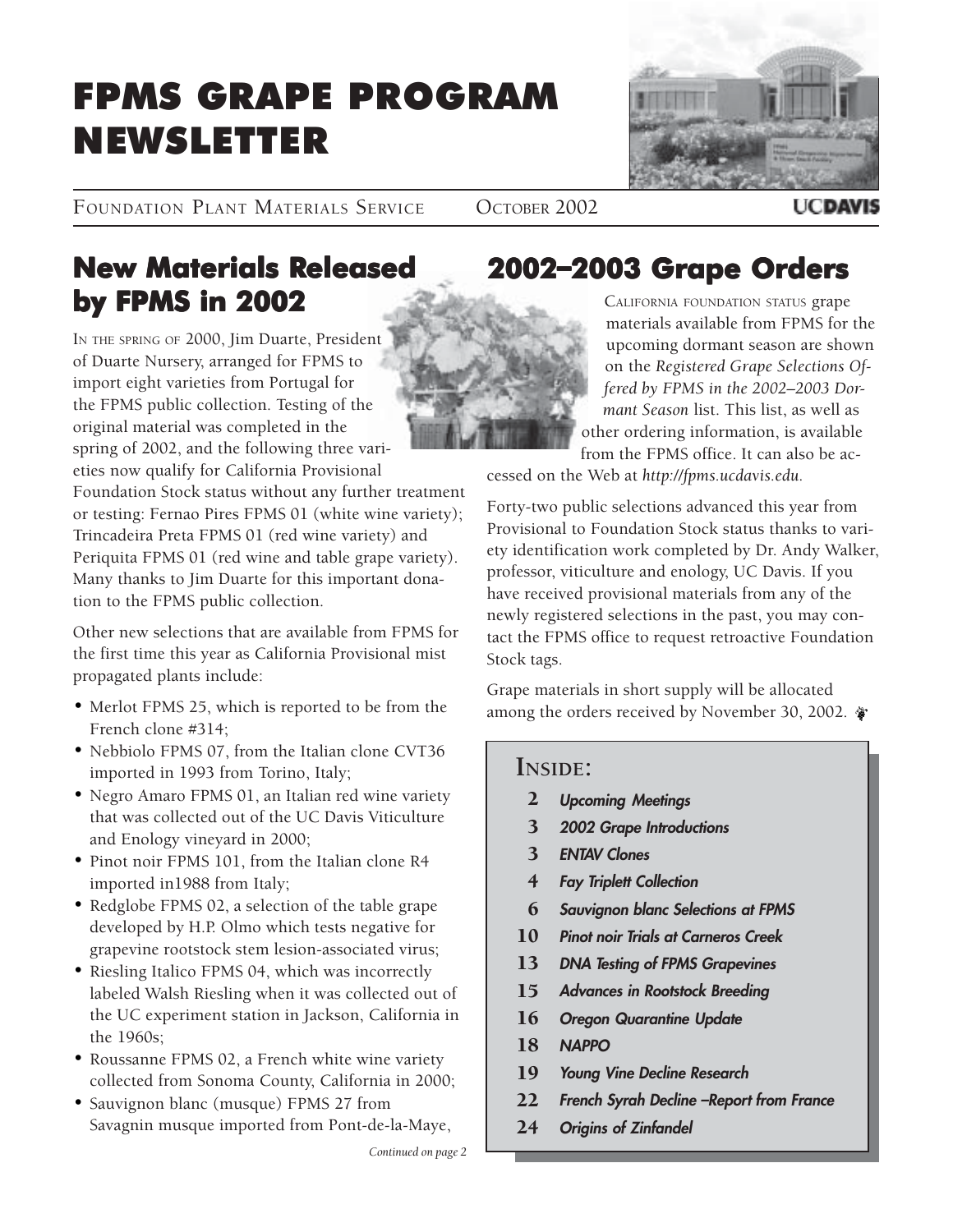France in 1962 which was also the source of the popular musque selection grown in Monterey County;

- Thompson Seedless FPMS 09, which was imported from Australia in 1970 and designated B7-7 while it was being tested by Pete Christensen, Emeritus, UC Extension Viticulture Specialist. Christensen reported this selection "... produces an attractive, more loose cluster of berries that are longer and more narrow than FPMS 2A or H5 (FPMS 07 and 08). However, it produces fewer clusters than FPMS 2A and the berries tend to have a more loose attachment to their pedicels;"
- Viognier FPMS 04, which was collected from Mendocino County, California in 2000 as Roussanne and later identified as Viognier.

Support to test and treat public materials to qualify them for the foundation block at FPMS was provided from the California nursery assessment fund.

New materials are only available as green potted plants on their own roots (mist propagated plants, MPP) for the next few years because of limited quantities of propagation material available. Green plants ordered in the fall of 2002 will be supplied about 9 to 12 months after they are ordered, depending on the total quantity ordered per selection. Sometimes it takes up to two years to supply large orders for new selections because of the small amount of material available for propagation. Hardwood cuttings will be available in about two to three years.

All new grape materials that are only available from FPMS as mist propagated plants are included on the *New Materials Available from FPMS in the 2002–03 Season* list. To request a list, contact FPMS.

# *New Materials... Continued from page 1* **Upcoming Meetings Upcoming Meetings**

*2002 FPMS Annual Meeting* to be held November 13, 2002 at the UC Davis Beuhler Alumni and Visitors Center. To request a reservation for the meeting, please contact the FPMS office by phone: 530-752-3590 or email: *fpms@ucdavis.edu*

**2003 Unified Wine & Grape Symposium** to be held January 28-30, 2003 in the Sacramento Convention Center, Sacramento, California. More information is available on the Web at: *http://www.unifiedsymposium.org.*

#### **International Symposium on Grapevine**

**Growing, Commerce and Research** to be held in Lisbon, Portugal June 30 to July 02, 2003. Topics to be addressed in the five main sessions include: 1) evolution and innovation of viticulture, 2) the selection of grapevine varieties, 3) the environmental impact of viticulture, 4) the challenge of the markets, 5) grapevine biotechnology, taboo or challenge. For more information send email to: *mail@meetingpointtravel.com.*

### **14th Meeting of the International Council for the Study of Virus and Virus-like Diseases of the Grapevine (ICVG)** in Bari, Italy Sept 12-17, 2003. Topics to be addressed include: leafroll and related viruses, rugose wood and related viruses, emerging diseases (e.g. graft incompatability), new viruses, advances in diagnosis, advances in epidemiology, sanitary control, transgenic resistance control, and phytoplasms. For more information send email to: *crsa@libero.it.*

**The FPMS Grape Program Newsletter is published annually by Foundation Plant Materials Service. FPMS is a department in the College of Agricultural and Environmental Sciences at the University of California, Davis.**

Foundation Plant Materials Service University of California One Shields Avenue Davis, California 95616-8600 Phone: (530) 752-3590 Fax: (530) 752-2132 E-mail: fpms@ucdavis.edu Web: http://fpms.ucdavis.edu

**Director:** Dr. Deborah Golino **FPMS Plant Pathologist:** Dr. Adib Rowhani **Editor:** Susan Nelson-Kluk FPMS Grape Program Manager **Newsletter Design:** Bev Ferguson **Photo Credit:** Jack Kelly Clark, page 6 Sauvignon blanc **October 2002**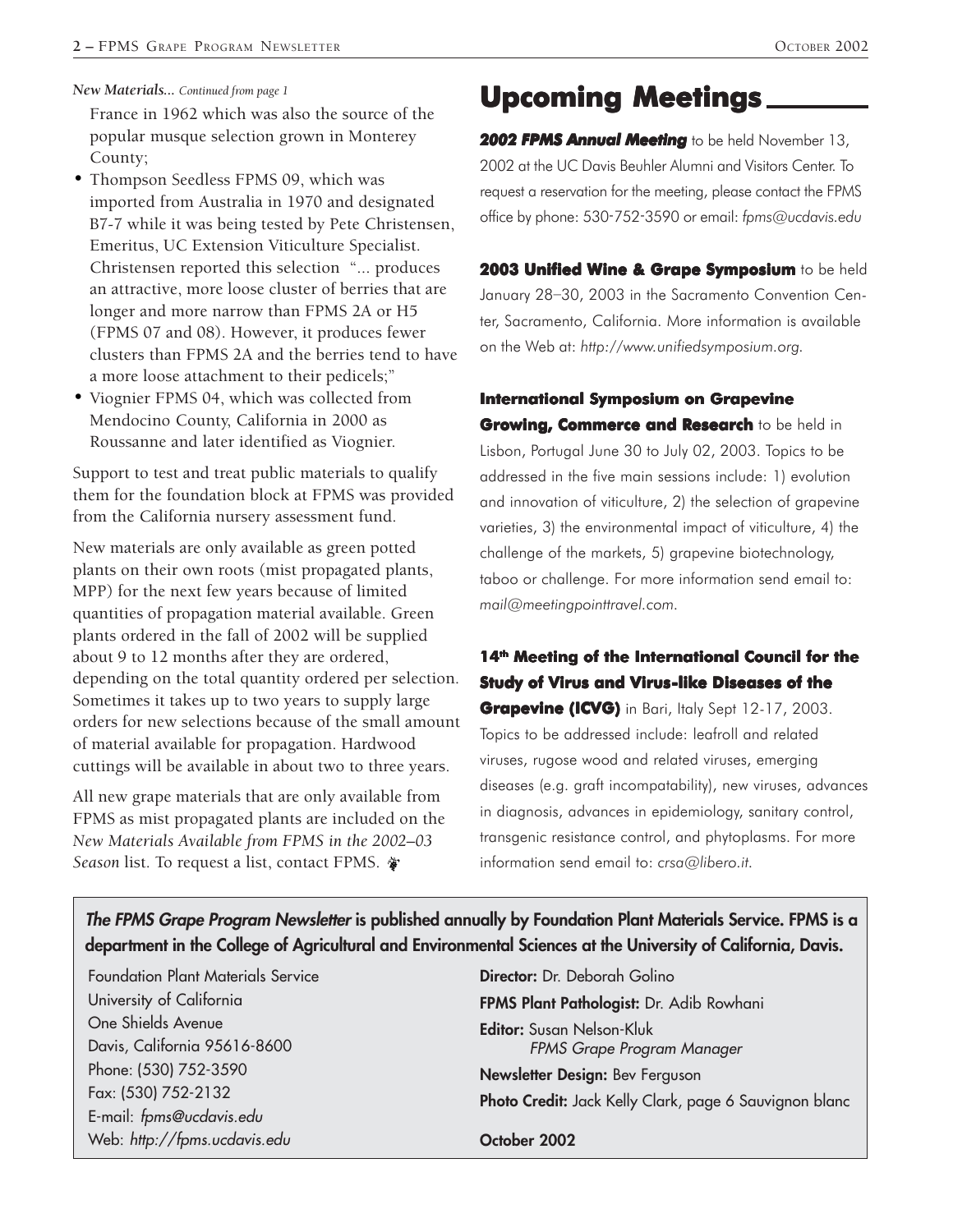# **2002 Introductions for the Future Public Collection**

TWO LARGE GROUPS OF CALIFORNIA SELECTIONS were donated this year for the FPMS public grape collection.

Gary Morisoli donated nine selections from the Napa Morisoli Heritage Vineyard, which is thought to have been originally planted in the late 1800s. Morisoli's grandfather (born 1902) said that he started replacing some of the old vines in the vineyard as they died when he was a teenager. About 1¼ acres of the vineyard remain today, and Morisoli suspects that some of the vines remain from the original planting.

In 2001, Jean Michel-Boursiquot, ampelographer and director of ENTAV, France, walked the vineyard and identified over nine varieties in it including: Alicante bouschet, Carignane, Durif, Grand noir de la Calamette, Muscat Hamburg, Negrette, Syrah, Valdiguie, and Zinfandel. Boursiquot marked the vines with the correct variety names and in December 2001, Deborah Golino, director of FPMS, collected wood from the vines for testing and treatment at

FPMS. Results from the first set of tests will be completed in the spring of 2004.

Another group of 14 selections was donated by Larry Hyde, a Napa grape grower who is well respected for the quality of his fruit and his collection of field clones. This year, he generously donated one selection each of Cabernet Franc, Cabernet Sauvignon, and Sauvignon blanc (musque) as well as five selections of Chardonnay, four selections of Merlot, and two selections of Syrah to the FPMS public collection. Disease tests are now in progress and expected to be completed by the spring of 2004.

We also received a selection of Albarino from Michael Jones of Novavine, Inc. that is reported to be originally from the Morgadillo Vineyard in Galicia, Spain for the FPMS public collection.

Support for disease testing and disease elimination work to test new public selections has been provided from the California nursery assessment fund.

# **ENTAV-INRAÆ Clones at FPMS**

THIS YEAR, THE NEW ENTAV DIRECTOR, Dr. Jean-Michel Boursiquot, officially confirmed the identity of 24 wine grape and five rootstock ENTAV-INRA® (trademarked) clones in the FPMS foundation vineyard. The FPMS mother vines for these 29 clones have therefore been assigned FPMS selection numbers and advanced to California Foundation Stock status. Many more ENTAV clones at FPMS that currently have quarantine or provisional status are expected to advance to California Foundation Stock status in the future when disease testing and vine identification work is complete.

It is now possible for California nurseries cooperating with ENTAV to produce ENTAV-INRA® planting stock that is also certified by the California Grapevine Registration and Certification Program, by using propagation materials from the registered mother vines at FPMS. Only a portion of all the ENTAV-INRA® materials produced by cooperating nurseries will also have California certified status because quarantine disease testing for 45% of the clones was done outside of California. Testing by FPMS is required to fulfill the California program requirements. Nurseries must also be participants in the California Grapevine

Registration and Certification Program to qualify to produce California Certified Grape Stock. Growers are expected to benefit from dual certification because it shows that standards recognized by ENTAV, INRA and the State of California have been met.

By special agreement, FPMS assigns selection numbers to the French trademarked clones that are the same as the ENTAV-INRA® clone numbers. For instance, the Pinot noir ENTAV-INRA® 667 Authorized Clone from ENTAV has also been assigned the FPMS selection number 667. FPMS selection numbers that

*Continued on page 4*



ENTAV greenhouses, laboratories, office and vineyards in l'Espiguette, France. (Photo courtesy of Sunridge Nurseries)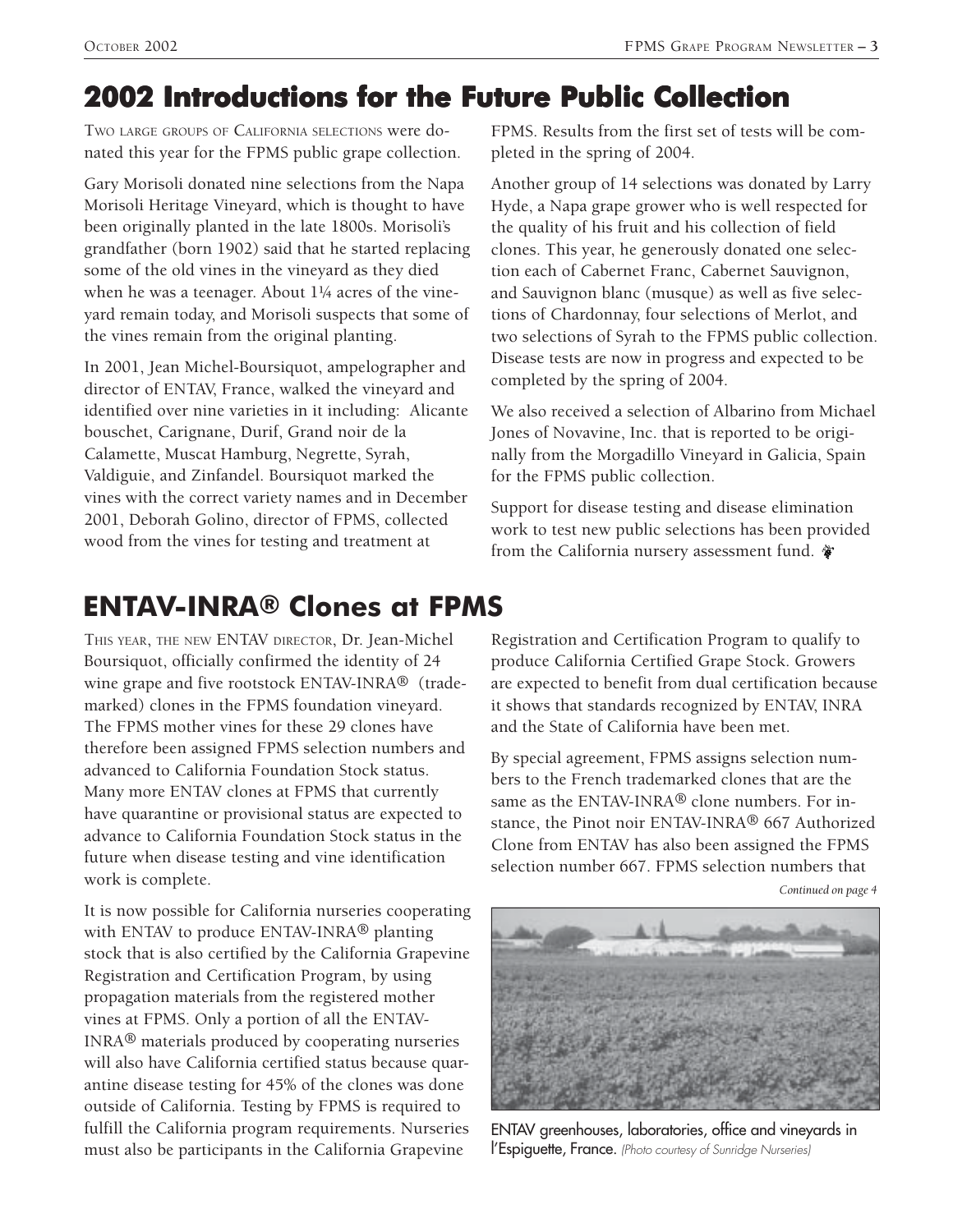#### *ENTAV-INRA Clones... Continued from page 3*

correspond to all the ENTAV clone numbers have been reserved so that this practice can be continued in the future.

All ENTAV-INRA® clones at FPMS are privately controlled and only distributed from FPMS according to instructions from ENTAV. Growers may purchase ENTAV-INRA® planting stock from nurseries officially authorized by ENTAV. ENTAV currently has agreements with the Caldwell Nursery, Herrick Grapevine Nursery, and Sunridge Nurseries to produce ENTAV-INRA® planting stock. For further information about ENTAV, visit their Web site at: *http://www.entav.fr/index.htm.*

# **Fay Triplett Collection**

*by Peter Christensen, UC Extension Viticulture Specialist, Emeritus* FAY TRIPLETT WAS A BOTANISt who farmed wine grapes near Ceres in Stanislaus County. He enjoyed plant breeding and began making grapevine crosses in the 1940s. He was in close contact with Dr. Harold Olmo and began collecting breeding material from UC Davis, as well as from several European collections.

During the 1950s and early 1960s, Fay was retained by Allied Grape Growers with the intention of making new varieties available to cooperative members. When Allied disbanded, Fay involved Julio Gallo in his program. Gallo made and evaluated wines from the selections, and Julio commented favorably about a number of them.

Later, the UC Davis Department of Viticulture and Enology made and evaluated wines from some selections. I was familiar with Fay's program and made contact with him in the early 1980s to view his collection, which numbered about 80 to 100 breeder selections. Soon after, Fay sold his vineyard but was allowed to keep much of the collection until he could find another location for it.

I began moving some of his most promising selections to Kearney in the 1980s and collecting data from them. Ultimately, I brought down over 40 selections. Subsequently, some wines were made at Gallo and at UC Davis. All the material was donated, and I have records and correspondence from Fay on the crosses and his evaluation notes. I eliminated all but 21 of the selections, based on performance data, fruit composition and perceived potential for production or breeding.



Peter Christensen (left) and Fay Triplett (right) taking notes on his wine variety selections at the Kearney Agricultural Center on August 13, 1991. (Photo courtesy of Peter Christensen)

Many of his crosses have interesting and complex parentage. Some are very high yielding for the concentrate market such as 99-9A, a cross of Vernaccia Sarda and Colombard; others show excellent viticultural and wine making potential for the Central Valley such as T194-1 and T793-1, black selections of excellent fruit composition and characteristics. Another black selection, F-16, has the highest titratable acidity of any cultivar experienced in the Central Valley, and it never rots. It should be retained for breeding purposes.

Wineries such as E&J Gallo and Canandaigua continue to show interest in some of the selections. However, possible virus status continues to be a stumbling block toward commercial evaluation and acceptance. Thus, they need to be indexed and possibly cleaned up; many of Fay's selections were grafted onto older commercial cultivars. The collection also needs to be moved because I am now retired and can no longer maintain it at Kearney.

FPMS and the National Clonal Germplasm Repository at Davis are cooperating to preserve twenty-one Triplett selections in the Davis Repository collection. In addition, disease testing and shoot tip culture was started in 2002 at FPMS to clean up 99-9A with support from the California nursery assesment fund. Several other Triplett selections may be cleaned up at FPMS in the future. A table showing the parentage of each variety being saved is shown on page 5.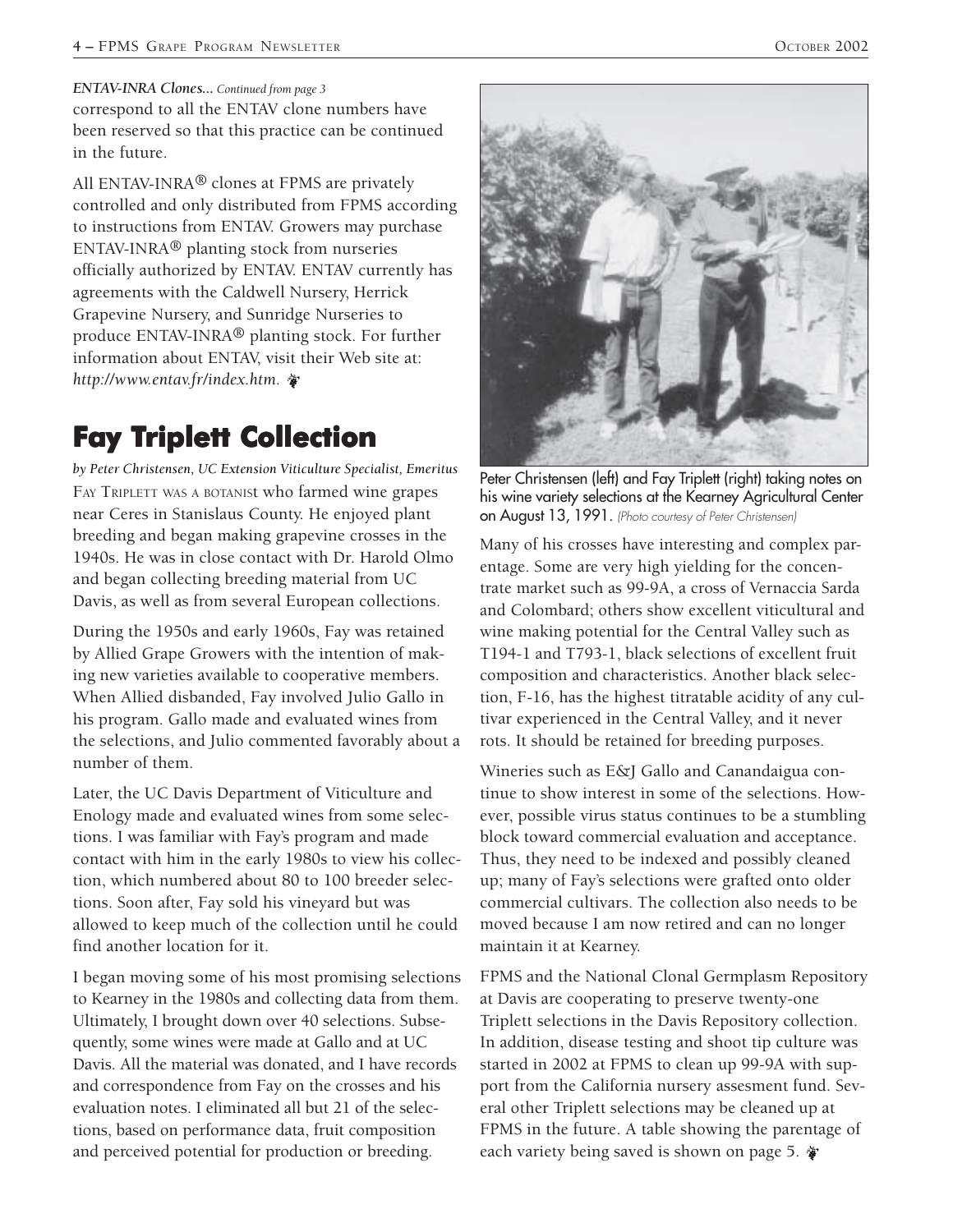### **Parentage of Fay Triplett Selections under Trial at UC Kearney Agricultural Research and Extension Center**

### **Black Selections:**

| 30-47               | Ruby Cabernet x Calzin                                                                                                                                                                      |  |
|---------------------|---------------------------------------------------------------------------------------------------------------------------------------------------------------------------------------------|--|
| F1-13               | T213-13 (61-9 [Grenache x Gros Manzenc] x 74-21A [Zinfandel x Cabernet Sauvignon]) x<br>T42-36 (Ruby Cabernet x Barbera)                                                                    |  |
| $F1-16$             | same as F1-13                                                                                                                                                                               |  |
| F3-3                | F170-10 (T4-9 [Ruby Cabernet x Zinfandel]) x Bolgnino                                                                                                                                       |  |
| $F3-4$              | same as F3-3                                                                                                                                                                                |  |
| F <sub>3</sub> -5   | same as F3-3                                                                                                                                                                                |  |
| F101-3              | F1-2 (T213-13 x T42-36 [Ruby Cabernet x Barbera]) x F793-20 (Grenache x Ravat noir)<br>Parentage of 213-13 is: T61-9 (Grenache x Gros Manzenc) x T74-21 (Zinfandel x Cabernet<br>Sauvignon) |  |
| F101-4              | same as F101-3                                                                                                                                                                              |  |
| T51-16A             | Cabernet Sauvignon x Barbera                                                                                                                                                                |  |
| T61-13              | Grenache x Gros Manzenc                                                                                                                                                                     |  |
| T170-9B             | T4-9 (Cinsaut x Ruby Cabernet) x Bolgnino                                                                                                                                                   |  |
| T194-1              | Merlot x T46-14 (Ruby Cabernet x Koptcha)                                                                                                                                                   |  |
| T <sub>203</sub> -1 | T4-9 (Cinsaut x Ruby Cabernet) x Ruby Cabernet                                                                                                                                              |  |
| T213-19             | T61-9 (Grenache x Gros Manzenc) x T74-21 (Zinfandel x Cabernet Sauvignon)                                                                                                                   |  |
| T793-1              | Grenache x Ravat noir                                                                                                                                                                       |  |

### **White Selections:**

| 99-9A  | Colombard x Vernaccia Sarda   |
|--------|-------------------------------|
| 158-8B | Colombard x Chenin blanc      |
| 181-7A | Colombard x Malvasia bianca   |
| T34-1  | Clairette blanche x Colombard |
| T82-4B | F2-35 (Olmo) x Catarrato      |
| T182-4 | Malvasia bianca x Colombard   |
|        |                               |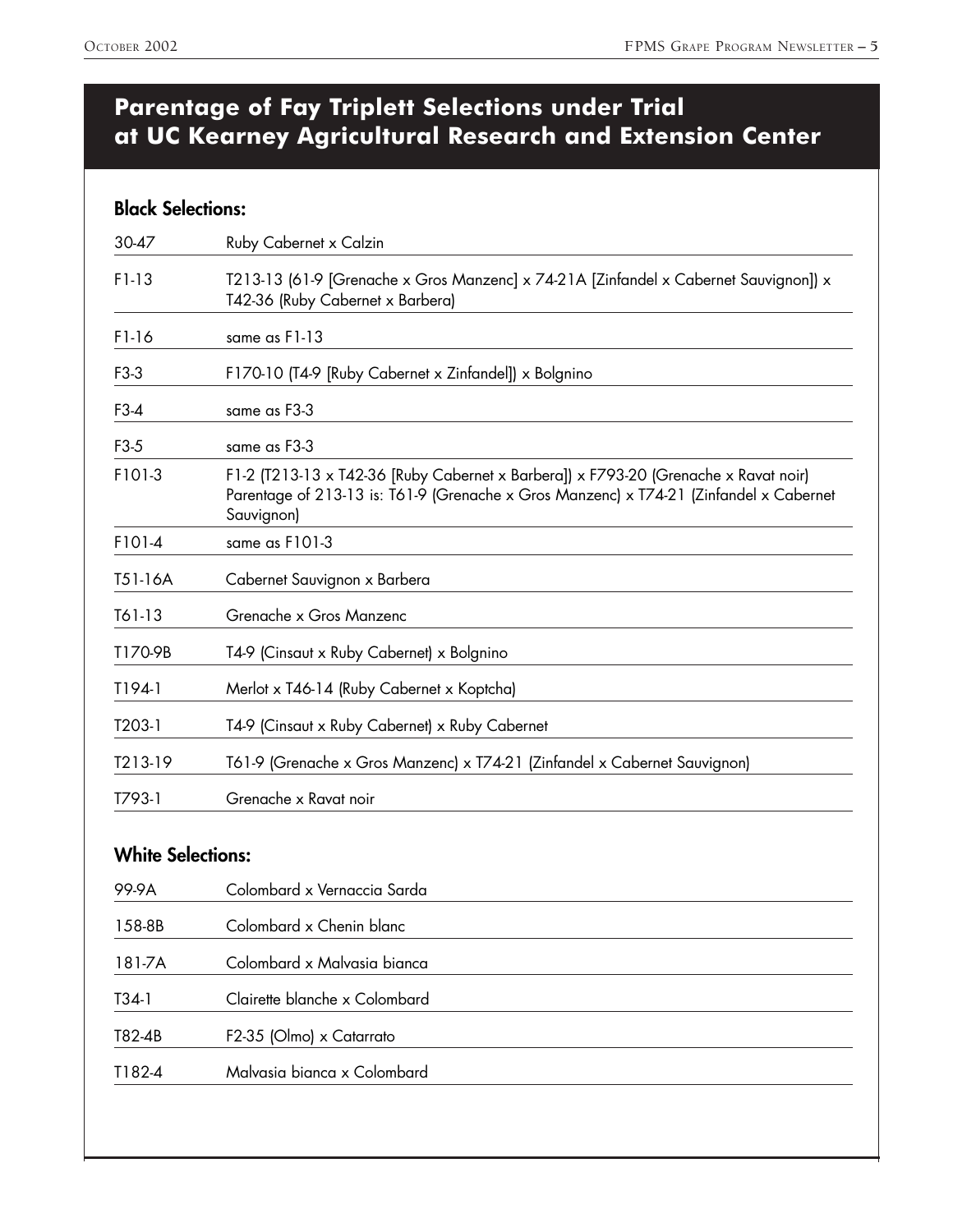# **Sauvignon blanc Selections at FPMS blanc Selections FPMS**

*by Susan Nelson-Kluk, FPMS Grape Program Manager*

INCREASINGLY POPULAR, SAUVIGNON BLANC has been among the registered varieties at FPMS since 1966. Over the last 26 years, Sauvignon blanc materials from France, Italy and California have been collected, tested for disease, and professionally identified to develop eight Registered and seven Provisional selections for the California Grapevine Registration and Certification (R&C) Program. This is an account of some of the contributions made by private industry, UC Davis and USDA to produce the Sauvignon blanc collection at FPMS today.

Sauvignon blanc FPMS 01, which has the longest history in the R&C program, was collected from Wente Vineyards by Dr. Harold Olmo in 1958. Wente acquired this selection when they bought the El Mocho Vineyard in Livermore, probably sometime before 1925, according to Philip Wente, executive vice president of Wente Vineyards.

The El Mocho vineyard was originally owned and planted in the 1880s by Louis Mel, an insurance agent turned grape grower. He got material of Sauvignon blanc, Semillon, and several other varieties from Charles Wetmore who was the head of the State Viticultural Comissioners at that time. Wetmore shared cuttings with Mel that he was able to collect from the Chateau Yquem vineyard in France with the help of a letter of introduction from Louis Mel's wife. (1,2) Semillon FPMS 02 may also be from this original French source.

Sauvignon blanc FPMS 01 was first registered in the R&C program in 1967 after 82 days of heat treatment was used to eliminate a leafroll infection found in the original material.

Several other early selections of Sauvignon blanc were collected by Dr. Austin Goheen, USDA, ARS plant pathologist, out of the Jackson Vineyard in Amador County. This vineyard was one of seven experimental vineyards established around California by UC Berkeley Professor Hilgard in the 1880s. Goheen rediscovered the Jackson vineyard in 1963 after it had been overgrown and abandoned by the University. He also found old maps and records for it in the UC Berkeley library and managed to overcome resistance from the

owner to get permission to visit the plot. The owner feared that the University was trying to take back land his parents had acquired by squatter's rights.

Although several Sauvignon blanc selections were collected from the Jackson vineyard, only one exists in the Foundation collection today and it was collected as

another variety. Goheen wrote, "... I collected a vine which the records indicated should be Herbemont. Herbemont is an American bunch grape of Professor Munson, an early grape breeder from Texas. The grape I obtained turned out to be Sauvignon blanc. My collection was apparently three rows off from the original plan, an easy mistake when one considers the abandoned state of the planting at the time of my visit."

The selection first identified as Herbemont was tested for virus disease and later renamed Sauvignon blanc FPMS 03. By 1973, it was added to the list of registered selections in the R&C program. It remained in the program until 1983, when leafroll was detected in the selection when it was retested using the field indicator Cabernet Franc. Several plants have been made from the original FPMS 03 material using shoot tip culture to attempt to eliminate the leafroll disease. Testing of the tissue culture plants will be completed in the spring of 2003 when we hope to restore this selection to the collection.

Identity issues have plagued one of the older Sauvignon blanc selections in the FPMS collection. We now know that the selection labeled Savagnin musque, when it was imported from the viticulture station at Pont-de-la-Maye, (near Bordeaux) France in 1962, is in fact Sauvignon blanc. The name Savagnin musque FPMS 01 was used, however, when this selection was first registered in 1974. In 1978 the spelling of the name was changed to 'Sauvignon musque.' Sauvignon musque FPMS 01 remained registered until 1980 when it was removed because of a positive test for Rupestris stem pitting (RSP).

Old planting records from a T-bud and varietal trial planted in the 1970s by Curtis Alley, UC Davis viticulture extension specialist, and Terrel West, formerly with Arroyo Seco Vineyards in Monterey

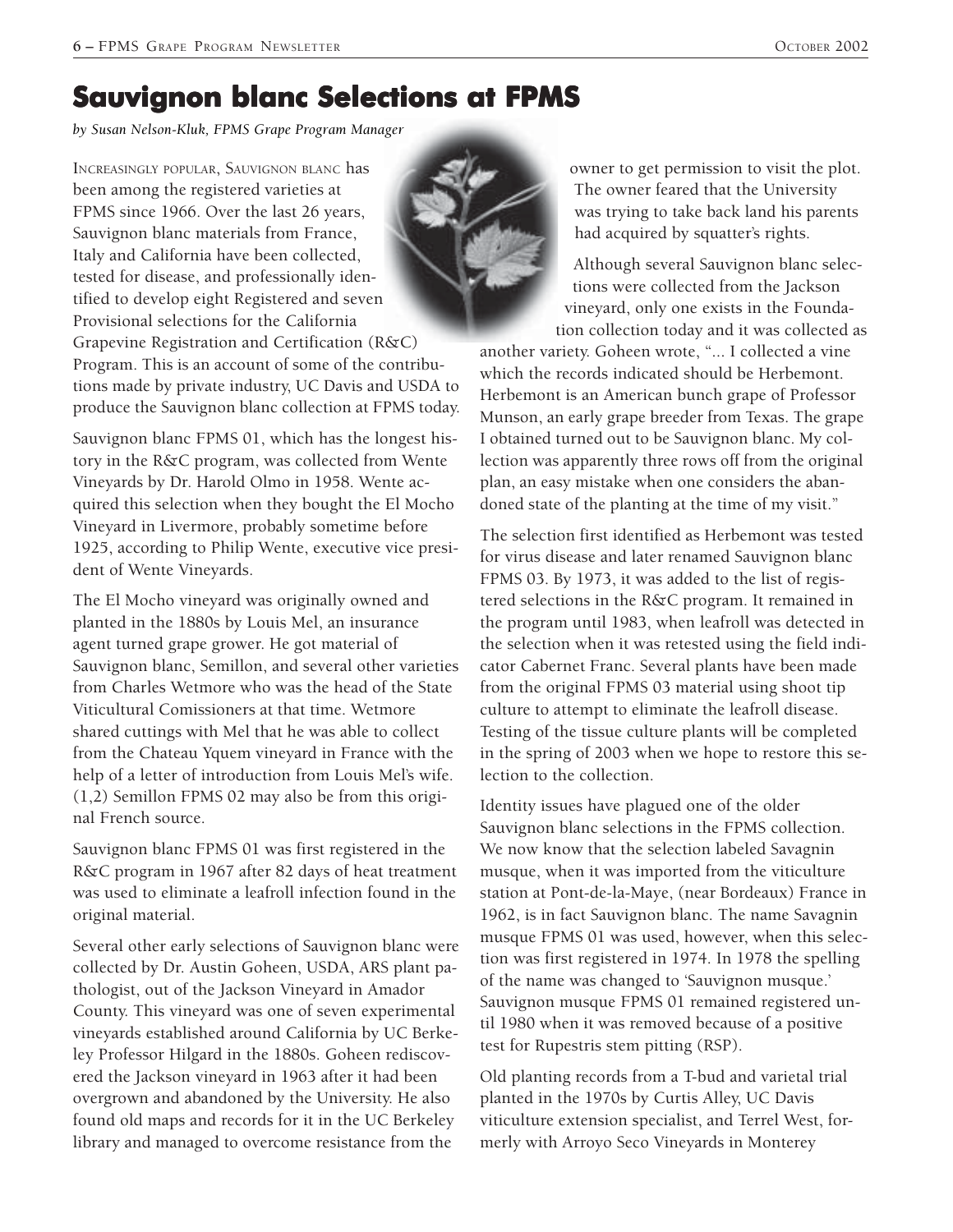County, show that Savagnin/Sauvignon musque FPMS 01 was the Sauvignon blanc clone Doug Meador, president, Ventana Vineyards, discovered in that trial. Savagnin musque was among the many unusual varieties Alley took from the UC Davis Viticulture and FPMS collections to plant in the trial.

Meador had observed the Wente clone (Sauvignon blanc FPMS 01) growing in Monterey, but was not satisfied with its performance in his site. He recognized that the vines labeled Savagnin musque in the trial were really Sauvignon blanc and decided to make wine from it. His wine turned out "gorgeous" from the beginning and this selection has been the mainstay of his production. In general, he found that the musque clone did not have vegetative flavors when it was grown in the cool Monterey climate.

In order to confirm his opinion about the true identity of the musque clone, Meador took shoots and clusters to Pierre Galet, the French ampelographer, during Galet's first trip to California in 1982. He didn't tell Galet anything about the material. He just showed the samples. Galet immediately identified it as Sauvignon blanc. Later, when Galet wrote a report about his trip, he noted that there was true Sauvignon blanc in California, but for some strange reason it is called Savagnin musque. Galet's comments were misunderstood by some to mean that the Savagnin musque material was the only true Sauvignon blanc in California, so during Galet's second visit in 1985, Meador took shoots of the Wente and musque clones to him. Again Galet was given no information regarding the suspected variety or source. He identified both as Sauvignon blanc. Coincidentally, the same day, Monterey County Farm Advisor, Larry Bettiga, brought samples of the same two selections to show Galet. He identified them as Sauvignon blanc as well.

Carole Meredith, UC Davis viticulture professor, provided further evidence that the selection in the FPMS collection, originally called Savagnin musque, is really Sauvignon blanc using DNA analysis. In the 1999 *FPMS Grape Program Newsletter* she reported that Sauvignon musque has the same DNA profile as Sauvignon blanc.

A selection created from Savagnin/ Sauvignon musque FPMS 01 using heat treatment and tissue culture

remains in the FPMS collection today. The new selection which is designated Sauvignon blanc (musque) FPMS 27 was planted in the foundation block in 2001. Currently, the vines have Provisional California Foundation Stock status. After they are professionally identified, the registration status of all the propagation materials from these vines will be advanced to Foundation Stock status.

Sauvignon blanc FPMS 01 was the only registered selection available from FPMS from 1992 to 1997. Then, in the 1998-99 dormant season, two Italian selections (ISV-CPF-5 and ISV-CPF-2) imported from Conegliano, Italy in 1988 became registered selections 06 and 07 respectively.

Five more Sauvignon blanc selections were added to the registered list in the 2001-02 dormant season. This set included an Italian clone (ISV1) from Conegliano, Italy in 1988, now designated FPMS 17, and three generic clones reported to be from the French 316, 242 and 378. They are now designated FPMS 14, 20 and 21 respectively. The first official ENTAV-INRA trademark clone of Sauvignon blanc was also registered last winter. It is designated as clone 376 at both ENTAV and FPMS.

Six other Sauvignon blanc selections (FPMS 18, 22, 23, 24, 25 and 26) with Provisional California Foundation Stock status have recently been planted in the FPMS foundation block and are awaiting professional identification. FPMS 18 and 25 are generic selections reported to be from the French clones 317 and 378 respectively. FPMS 24 is from the Italian clone ISV-CPF-3. The other three are California heritage selections.

Sauvignon blanc FPMS 22 came to Davis around 1990 from a very old head trained, gnarled and neglected vine in the southeast corner of the UC Davis

> Oakville field station. Phil Freese, former vice president of Wine Growing at Robert Mondavi Winery, encouraged FPMS to preserve this selection because he suspected that the vine might have been part of a very old vineyard that originated before the modern Sauvignon blanc introductions. Galet looked at this vine during one of his trips to California in the 1980s and told Freese that it was true Sauvignon blanc. Tests conducted

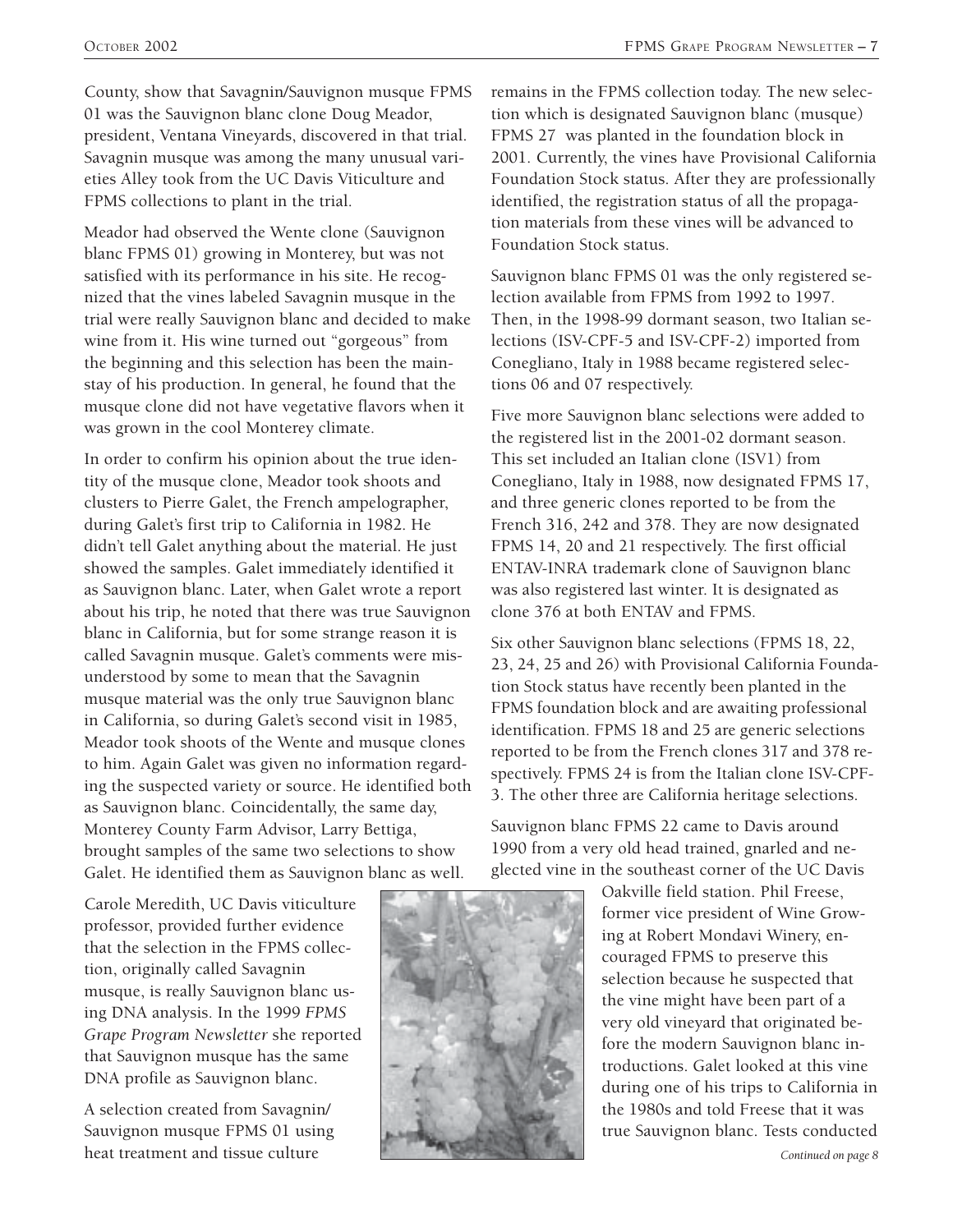#### *Sauvignon blanc Selections... Continued from page 7*

at FPMS showed the original material was infected with leafroll and severe RSP. Shoot tip tissue culture was used to create selection FPMS 22, which qualifies for provisional Foundation Stock status.

Sauvignon blanc FPMS 23 was donated in 1999 by Daniel Roberts at Kendall-Jackson. It was from their Howell Mountain Vineyard. Roberts said that, "According to our winemakers, this Sauvignon was the best fruit in our program. But a large part of the quality was the soil (well drained fractured volcanic rock) and the climate (cool mountain vineyard). The earlier source is very vague... some people said Dry Creek others said Russian River." The cuttings that came from Kendall-Jackson were negative on all the tests for virus conducted at FPMS, so no treatment was necessary to qualify FPMS 23 for Provisional Foundation Stock status.

Sauvignon blanc FPMS 26 was selected in 1997 out of a well-respected Napa County vineyard that was probably planted around 1945. The wines made from it are reported to be distinctive, with intense varietal character. Due to the vineyard age, we suspect that the source of this selection may be other than Sauvignon blanc FPMS 01. The original material was infected with leafroll and corky bark. Shoot tip culture was used at FPMS to eliminate the virus.

Tests are in progress to qualify the Italian clone R3 from Rauscedo, Italy in 1994 for the R&C Program. Tissue culture was used to attempt to eliminate Rupestris stem pitting from this selection which is currently designated FPMS S31. Test results are expected in the spring of 2003.

The newest candidate for the FPMS Savignon blanc collection is Sauvignon musque selected by Larry Hyde, a Carneros region grape grower well known for his collection of wine grape varieties and clones. He made the selection from Sauvignon musque materials that came from Arroyo Seco. Recent DNA analysis conducted by Gerald Dangl in Carole Meredith's lab showed that the Hyde Sauvignon musque selection is the same as Sauvignon blanc; it will be offered under that varietal designation. Disease tests were started at FPMS this spring 2002.

In less than a decade, the FPMS Sauvignon blanc collection has grown from a single registered selection to a total of eighteen selections—fifteen of which are

currently registered or provisional in the R&C Program. The generosity of viticulturists and winemakers in California and Europe have made this growth possible. California nursery assessment funds proided for the disease testing and disease elimination work have also been key in creating this expansion.

#### *References:*

1. Stoll, H. F. How the Choice Sauterne Grapes Were Introduced into California, *Wines and Vines,* October 1935.

2. A Winelover's Wine Called Sauvignon Blanc, *Robert Lawrence Balzer's Private Guide to Food and Wine*, May 1977. 拿



This old vine growing in the southeast corner of the UC Davis Oakville field station was the source of Sauvignon blanc FPMS 22. (Photo courtesy of Phil Freese)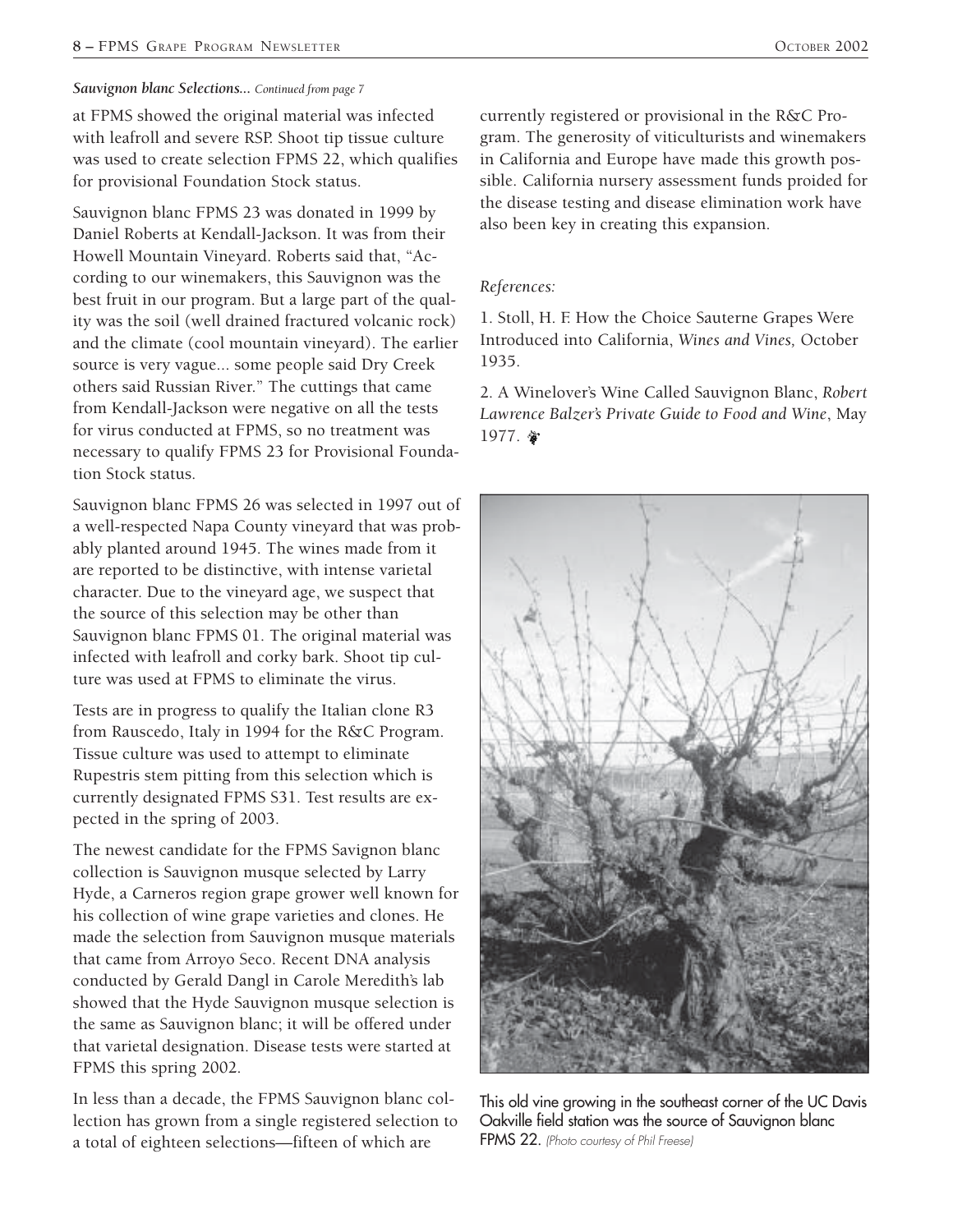# **Sauvignon blanc Selections at FPMS**

| Selection # | Period registered in CA R&C program                     | <b>Source</b>                                                                                                                                 |
|-------------|---------------------------------------------------------|-----------------------------------------------------------------------------------------------------------------------------------------------|
| 01          | registered 1967-81 and 1992 to present                  | Wente 1958 and Chateau Yquem, France 1880s                                                                                                    |
| 03          | registered 1973-83 (currently non-registered)           | Jackson, Amador County, plants produced from 03<br>using tissue culture are being tested to try to<br>re-qualify this source for registration |
| 06          | registered 1998                                         | ISV-CPF-5 from Conegliano, Italy in 1988                                                                                                      |
| 07          | registered 1998                                         | ISV-CPF-2 from Conegliano, Italy in 1988                                                                                                      |
| 14          | registered 2001                                         | reported to be from French 316                                                                                                                |
| 17          | registered 2001                                         | ISV1 from Conegliano, Italy in 1988                                                                                                           |
| 18          | provisional 2000                                        | reported to be from French 317                                                                                                                |
| 20          | registered 2001                                         | reported to be from French 242                                                                                                                |
| 21          | registered 2001                                         | reported to be from French 378                                                                                                                |
| 22          | provisional 2000                                        | UC Davis Oakville field station, 1990                                                                                                         |
| 23          | provisional 2001                                        | Kendall-Jackson Winery, CA, 1999                                                                                                              |
| 24          | provisional 2001                                        | ISV-CPF-3 from Conegliano, Italy in 1988                                                                                                      |
| 25          | provisional 2001                                        | reported to be from French 378                                                                                                                |
| 26          | provisional 2001                                        | Napa County, CA, 1997                                                                                                                         |
| 27          | provisional 2001                                        | Savagnin/Sauvignon musque from Pont-de-la-Maye,<br>France in 1962                                                                             |
| 376         | registered 2000                                         | Authorized proprietary clone ENTAV-INRA® 376<br>from ENTAV, France                                                                            |
| group #7252 | non-registered until disease tests<br>completed in 2004 | Larry Hyde, Hyde Vineyards, CA in 2002                                                                                                        |
| S31         | non-registered until disease tests<br>completed in 2003 | R3 from Rauscedo, Italy in 1994                                                                                                               |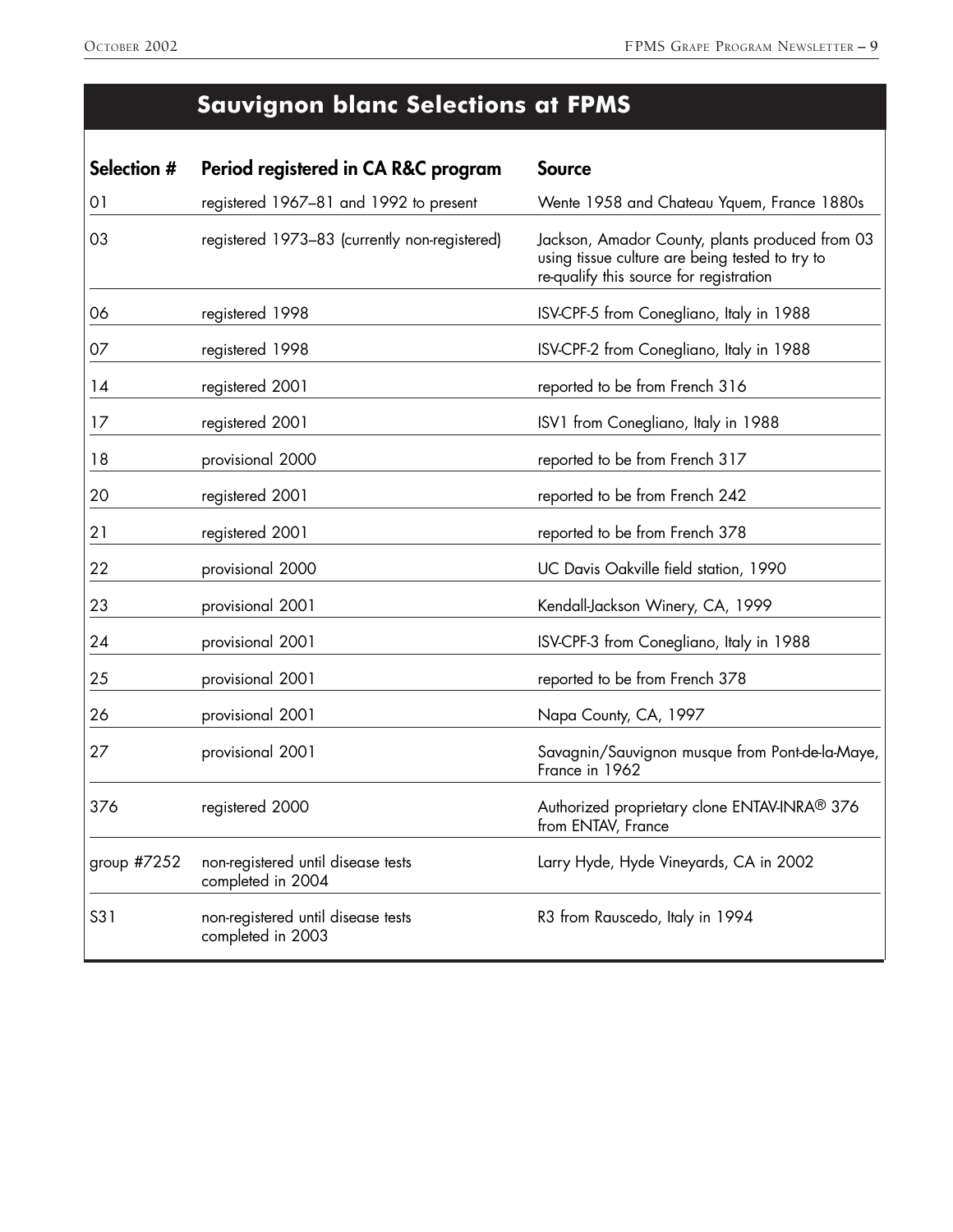# **Carneros Creek Clonal Trial**

*by Susan Nelson-Kluk, FPMS Grape Program Manager*

IN 1974, FRANCIS MAHONEY, owner of Carneros Creek Winery, began a groundbreaking Pinot noir clonal trial at Carneros Creek Winery in cooperation with Curtis Alley, UC Davis viticulture specialist. It was one of the first California studies to follow a selection from the vineyard all the way to wine making. Industry clones with a reputation for producing good Pinot noir wines, as well as FPMS selections, were included in the trial. Mahoney has recently donated the best five of the industry clones (A, E, M, P and V) from the trial to FPMS for the public collection.

For many years the exact source of some of the clones was kept secret. However, Mahoney and his cooperators have now agreed to make all the sources public. The information they have generously provided for the whole trial is shown in the table on page 12.

The trial was planted on 1½ acres near the Carneros Creek Winery. AXR-1 was used as the rootstock for the whole trial. Twenty different selections–11 from FPMS and 9 non-certified industry clones–were included in the block. About 55 single-vine replications were planted for each selection throughout the block to compensate for the sloping ground, differences in soil depth and drainage. The exact number of replications per selection varied somewhat.

UC Davis and Carneros Creek made wine concurrently from the trial. Davis made the wine in 5-gallon containers in a controlled temperature environment without malolactic fermentation. Carneros Creek used typical commercial wine making methods including special barrels from France and malolactic fermentation. A trained panel of tasters evaluated the wine made at UC Davis, while experts from the industry judged the Carneros Creek wine.



Francis Mahoney and Clone P.

Mahoney said that, "The big surprise for me was that we agreed with the UC Davis tasting results almost yearly." The clones that scored the highest in wine tastings at both UC Davis and Carneros Creek were A, P, L, N and E, in that order, with A scoring the best. The clones that scored the worst were O, C, F, J and D. Mahoney also concluded that there was no one best clone. "We liked different clones like we like different children. They had their own personality and a little bit of this with a little bit of that makes a more interesting wine. We concluded that we would not just plant one clone in a vineyard even if it was the #1 clone 10 years in a row."

Phase 2 of this Pinot noir project was planted in 1989 on a 40-acre hillside site in Las Lomas, California (3000 feet from the original clonal study). It was near the first site, so the climate was about the same. Six clones (A, E, L, N, P and R) on AXR-1 and St. George rootstocks were included in Phase 2. Production level of the clones was matched with soil quality so that shy bearing clones were planted on poor soil and more vigorous clones were planted on good soil.

Mahoney reported that Clone 'A' came from Paul



Francis Mahoney (left foreground) and Susan Nelson-Kluk (right) in a panorama of the Phase 2 Pinot noir clonal trial. In the background is the Carneros Creek Winery.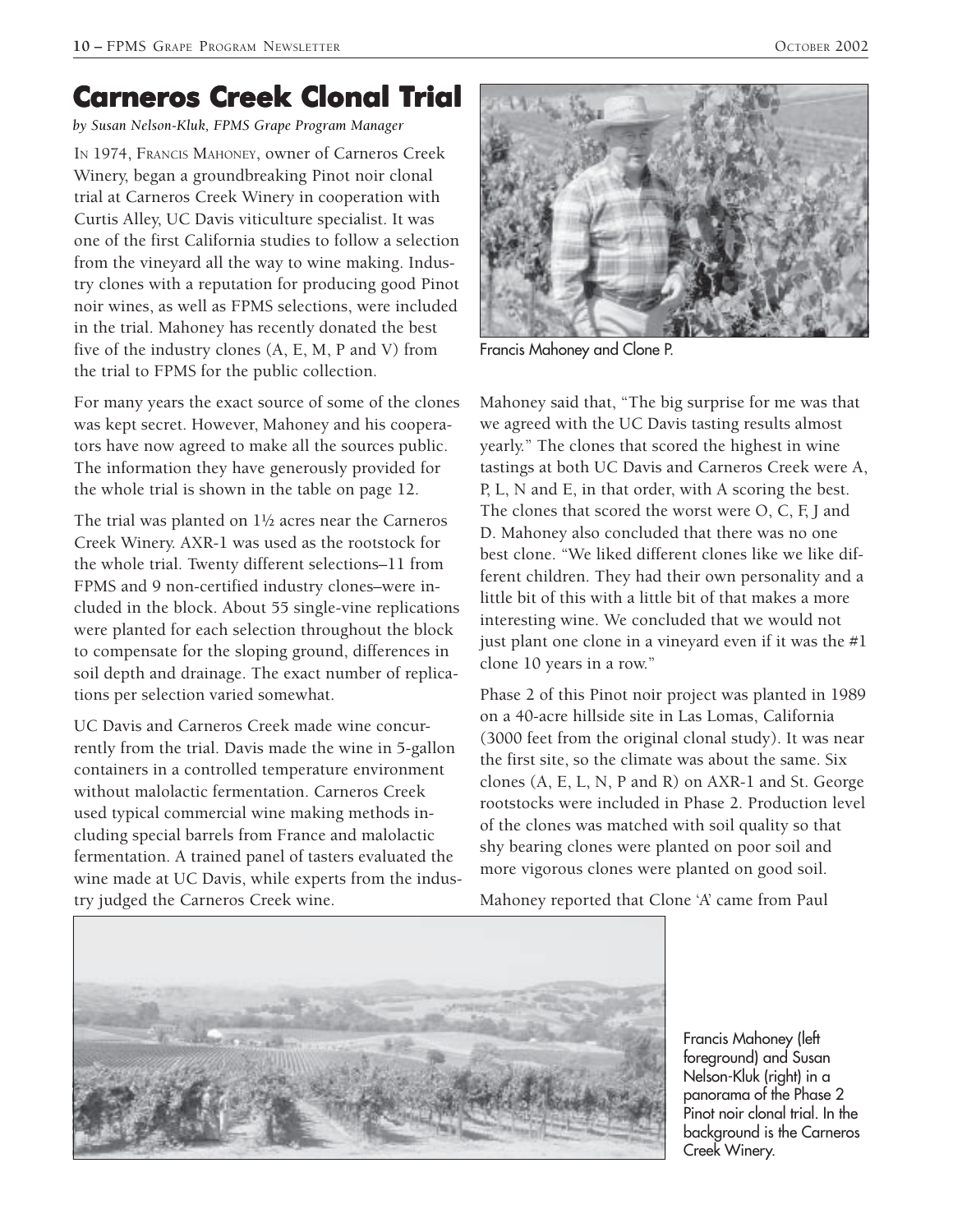Masson/Martin Ray sources via Joe Swan and was considered unique because Martin Ray and Joe Swan had reputations for making good Pinot noir. "It was the most carefree clone that we had. It took very little viticultural work to keep it in balance. We used to say that it was self regulating, maybe because it was infected with leafroll. In our production of Swan, we produced 10-11 lbs of fruit/vine with 28 buds, which for us in that era was a quality statement. For Pinot noir there is good color—dark red brick color. It always had a strawberry jam flavor with a hint of pepper spice compound. It also has a little bit of a briary aroma like the smell you get when you cut a certain type of wood in the garden," according to Mahoney.

Clone 'E' reportedly came from the Gustav Neibaum/ John Daniel/Inglenook estate originally. From there it went to the Oakville Viticulture Field station and then to the Stelling Vineyard across the street from the field station. Zellerbach got wood from Stelling for his Hanzel vineyard which was the source for clone E for the Carneros Creek trial. Mahoney said, "Clone E made a wonderfully dense wine that was very dark for Pinot with a hint of mint. It made a tremendous textural statement and yet at the same time it also made a delicate Pinot statement. In certain years it was stunning. You could fall in love with it. The big problem was the low production."

Alley and Mahoney picked Martini selections 44 (H), 54 (M) and 58 (V) for the Carneros Creek trial out of a block of Pinot noir selections collected by Louis Martini and Harold Olmo, Professor of Viticulture at UC Davis, right after World War II. Many of the selections Martini and Olmo collected came from the Niebaum Estate in Rutherford. Mahoney reported that, "M had bright fresh Pinot noir flavors, moderate middle texture and a very clean finish. It didn't have the texture that we looked for in top-of-the-line Pinot noir. It was good but its best characteristics were its balance and varietal character in a blend. It made a strong cherry and fresh strawberry statement. That's what it really came across with. It didn't give you that sort of deep textural follow through."

Alley and Mahoney chose FPMS 13 (L), which is a heat treatment of Martini 58 (V), for the Carneros Creek trial so that heat treated and non-heat treated clones could be compared. Regarding the differences Mahoney said, "L did better than V, but those were close. V produced a nice wine that had varietally

clean tones. It didn't have any complex undertones. The wine had cherry and fresh strawberry flavors. V made a moderate middle balanced wine. You could find no fault with V, but you couldn't get overly excited about it either. V consistently did a good job and production levels were moderate. A little more than clone M but less than L."

Clone P came from a vineyard near Chambertin, France via the Chalone Vineyard, California. Mahoney reports that, "Clone P was liked immediately. It was one of our favorite wines. It was always rich with tremendous strawberry jammy flavors and texture. It was a mouth-filling experience all the way.



The down side was it produced almost nothing. Some years you were lucky if you got 2½ pounds per vine. In a good year we got eight pounds per vine. It had a lot of shot berries that is typical for fanleaf."

Clone P, showing 'hen and chicken' symptoms associated with fanleaf.

Testing of the original

material of the five Carneros Creek clones donated for the public collection has been completed at FPMS. Diseases of concern for the California Grapevine Registration and Certification (R&C) Program were detected in all but clone V, which was only positive for Rupestris stem pitting (RSP). Test results shown in the table on page 12 explain some of the very low yields Mahoney reports for clones E and P (positive for fanleaf ). Shoot tip tissue culture has been used at FPMS to attempt to eliminate disease from the original diseased materials. New FPMS selections that qualify for the R&C program have been produced from clones A (FPMS 97), M (FPMS 75), P (FPMS 90 & 96) and V (FPMS 66). Support for this work was provided from the California nursery assessment fund.

Mahoney is now planning Phase 3 of the project, in which he will be planting some of the original clones and the new FPMS selections created from Carneros Creek clones. He also plans to experiment with several different rootstocks. Results from Phase 3 may help answer questions about the relationship between virus disease and wine quality.

Many thanks to Francis Mahoney and each of the cooperators for sharing this information and the clonal materials.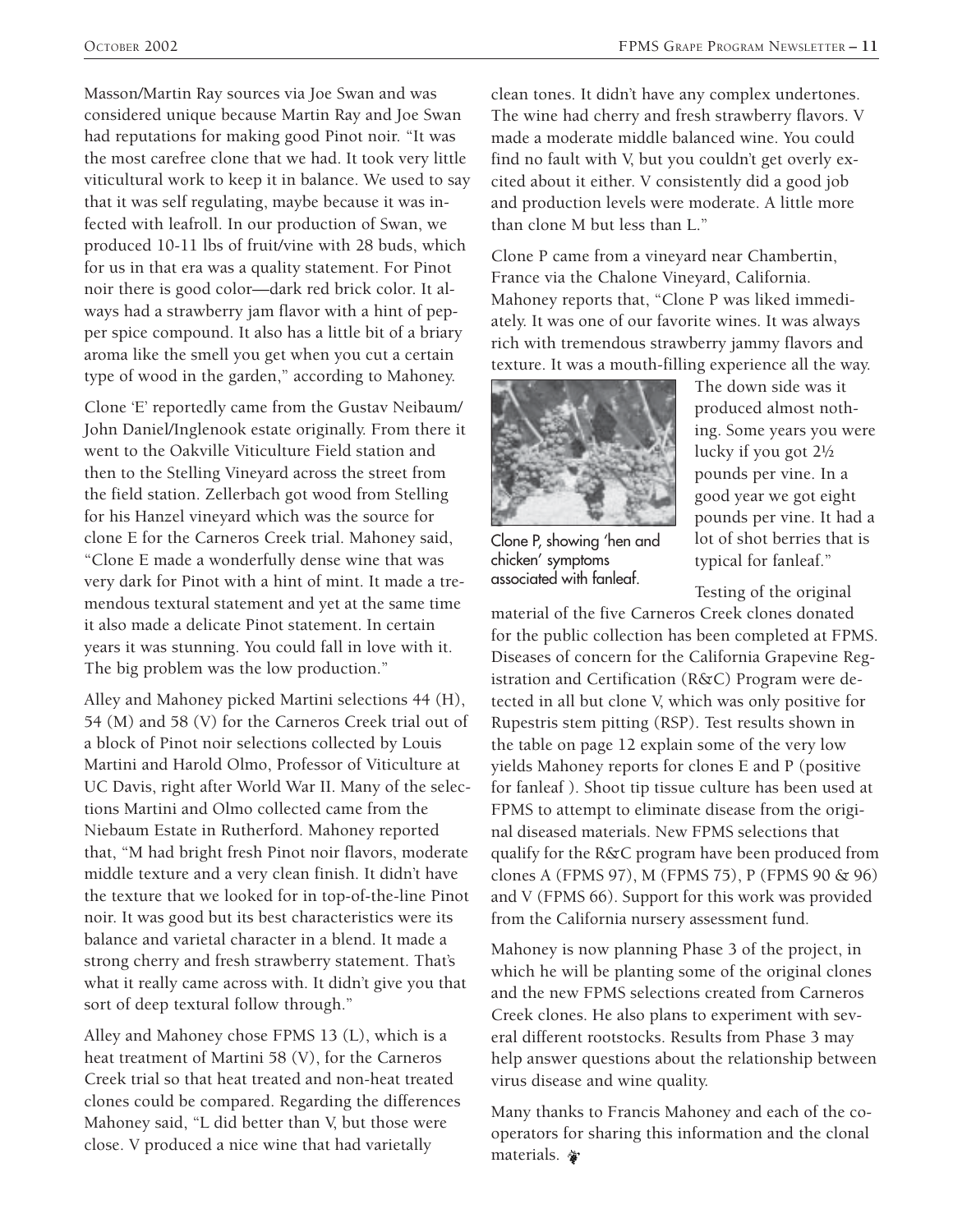# **CARNEROS SOURCE THE SOURCE SOURCE SOURCE AND SOURCE SOURCE SOURCE SOURCE SOURCE SOURCE SOURCE SOURCE SOURCE SOURCE SOURCE SOURCE SOURCE SOURCE SOURCE SOURCE SOURCE SOURCE SOURCE SOURCE SOURCE SOURCE SOURCE SOURCE SOURCE S CREEK TEST RESULTS SELECTION AT FPMS CODE A** Joe Swan, Forestville, CA | leafroll+, RSP+ | FPMS 97 **B** FPMS 03A Wadenswil, Switzerland leafroll+ 1982 **C** FPMS 22, Gamay Beaujolais type, all tests negative heat treated 141 days currently registered at FPMS **D** Beaulieu, block 2 Row 6&7 **E** Hanzel Vineyards via Stelling, UC Davis | fanleaf+, leafroll+, RSP+ Oakville field station and Niebaum vineyards **F** FPMS 01A, Wadenswil, Switzerland, Sel B111 all tests negative currently registered at FPMS **G** Chalone Vineyard, old block **H** Martini selection 44 **J** FPMS 04, Pommard selection 820 RSP+ in 1981 **K** FPMS 27, Geisenheim, Germany RSP+ in 1981 **L** FPMS 13, Martini selection 58, all tests negative heat treated 105 days currently registered at FPMS **M** Martini selection 54 leafroll+, RSP+ FPMS 75 **N** FPMS 18, Gamay beaujolais type all tests negative currently registered at FPMS **O** FPMS 06, Pommard, France, RSP+ in 1981 heat treated 119 days **P** Chambertin, France via Chalone Vineyard,  $\vert$  fanleaf+, fleck+, RSP+  $\vert$  FPMS 90 & 96 new block **R** FPMS 12, Pommard, France selection 804, heat treated 89 days **S** Beaulieu, block 1 **T** FPMS 23, Wadenswil, Switzerland **V** Martini selection 58 RSP+ RSP+ FPMS 66 **Z** FPMS 29, Jackson, CA **Carneros Creek Pinot Noir Clone Sources and Disease Status Carneros Creek Pinot Clone Sources Status**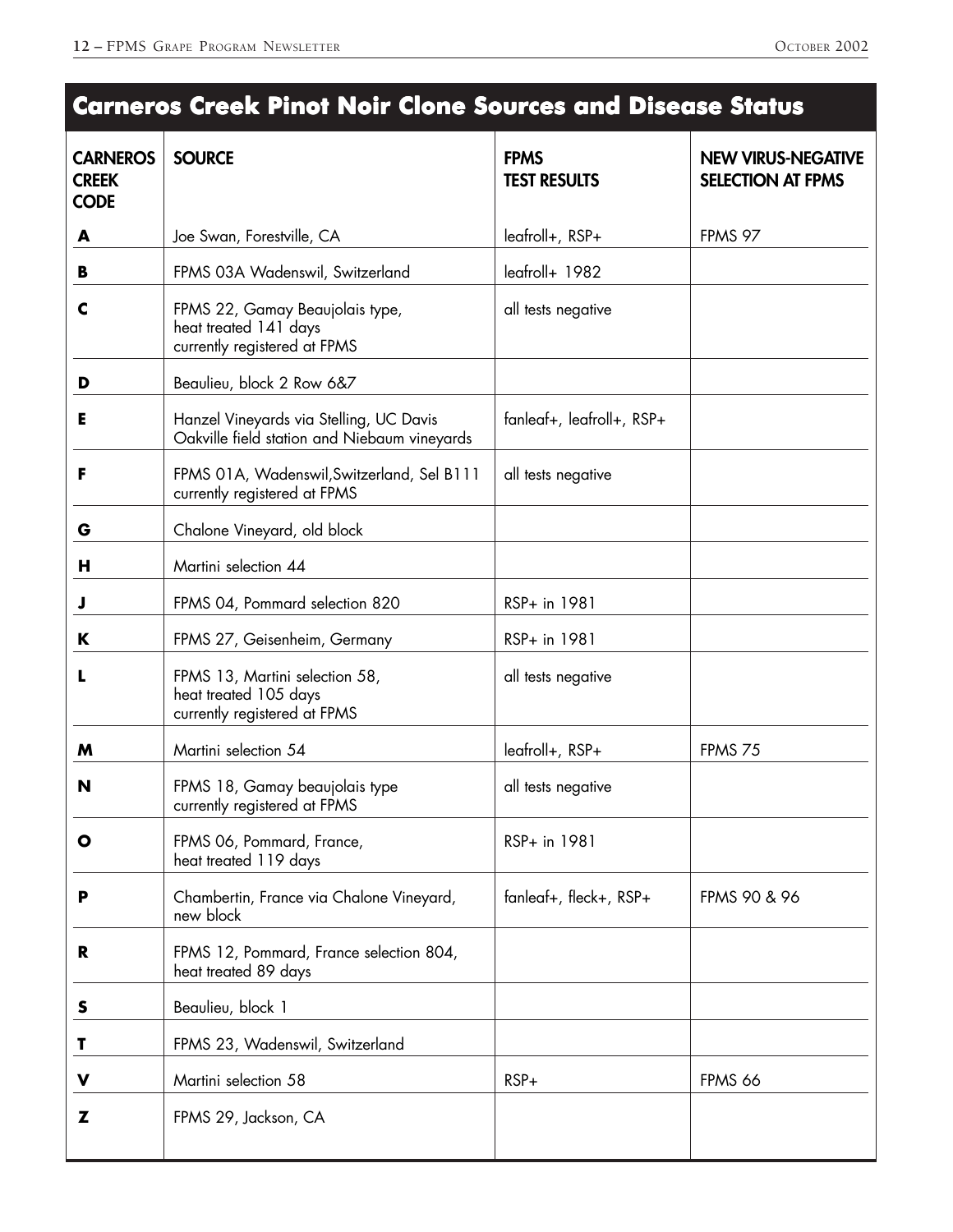

Gerald Dangl in front of a genetic analyzer in his variety identification lab.

WE HAVE CONTINUED TO USE DNA typing to resolve some of the variety name issues at FPMS. Some of these cases are simply a matter of our having used a name that is not complete (e.g., using only the first word of a two word name), as in the case of

Touriga Nacional or Grenache noir. Verifying the identities of these varieties will allow us to adopt the name that is considered correct in the international grape research community.

We are not yet able to answer some of our variety name questions because we do not have an authentic DNA profile to use for reference. However, the number of grape varieties for which we can obtain reliable reference DNA profiles from colleagues in European countries is growing steadily, so we are optimistic that we will eventually be able to address all of our identification issues.

### **Sauvignon musque**

This summer (2002) the name of Sauvignon musque FPMS S1F (reported to have the same DNA profile as Sauvignon blanc in the 1999 newsletter) was changed to Sauvignon blanc (musque) FPMS 27. Sauvignon blanc (musque) FPMS 27 was planted in the foundation block in 2001 and the vines currently have California Provisional Foundation Stock status.

The Sauvignon musque selection donated in 2002 to the FPMS public collection by Larry Hyde, California grape grower and winemaker, also tested the same as Sauvignon blanc and will be designated Sauvignon blanc (musque) as well. We expect to qualify the Hyde selection for the foundation block sometime in the next five years.

None of the industry Sauvignon musque selections that are reported to be different from Sauvignon blanc were tested. More information is therefore needed before we can say that all Sauvignon musque should be renamed Sauvignon blanc (musque).

# **2001-02 DNA Testing of FPMS Grapevines**

*by Gerald Dangl, Staff Research Associate, UC Davis; Carole Meredith, Professor, Department of Viticulture and Enology, UC Davis and Susan Nelson-Kluk, FPMS Grape Program Manager*

**Muscadelle/Sauvignon vert**

There are reports that some of the Sauvignon musque used in industry is the same as Muscadelle or Sauvignon vert rather than Sauvignon blanc. To find out how these varieties are related at FPMS, one selection of Sauvignon vert (FPMS 01) and two selections of Muscadelle (FPMS 01 and 02) were tested this year. The DNA profiles for the Sauvignon vert selection and both Muscadelle selections were the same. They matched the profile of Muscadelle in the French national variety collection; they did not match Sauvignon blanc.

### **Grenache/Grenache noir**

All three registered Grenache selections (FPMS 01A, 03, 04) at FPMS have black-colored berries. The French ampelographer Dr. Jean-Michel Boursiquot, Director of ENTAV, and UC Davis Viticulture Professor Dr. Andy Walker have recommended that the name be changed to Grenache noir to distinguish them from the grey and white fruited forms of Grenache.

Tests conducted in 2001 and 2002 showed that Grenache FPMS 01A, 03 and 04 all match the Grenache noir reference in the French national variety collection. The names have therefore been changed to Grenache noir FPMS 01A, 03, and 04.

### **Touriga**

Eight Touriga selections at FPMS were characterized this year using DNA analysis. The results showed that Touriga FPMS 01 imported by Dr. Harold Olmo (Emeritus UC Davis viticulture professor) from Portugal in 1939, Touriga FPMS 02 imported from Portugal in 1981, Touriga Nacional FPMS 01 imported from Portugal for Olmo in 1981, and two new Touriga Nacional selections imported from Portugal for Mr. Jim Duarte of Duarte Nursery in 2000 all match.

The profiles for these five selections are also the same as reported for Touriga Nacional by several others, including researchers from Portugal. Touriga FPMS 01 and 02 will therefore be renamed Touriga Nacional-FPMS 03 and 02 respectively because their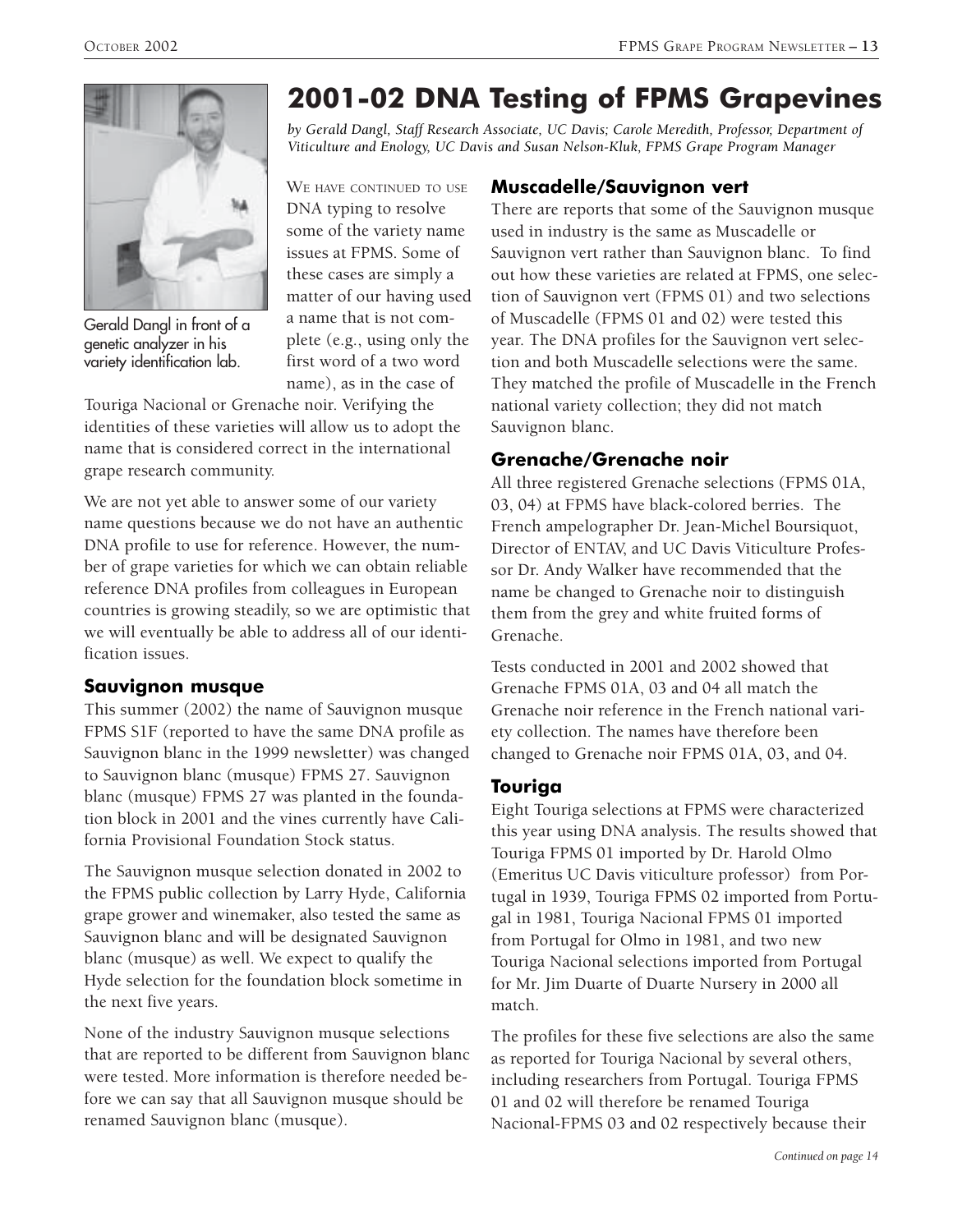#### *DNA testing... Continued from page 13*

profiles matched Touriga Nacional references and recent imports from Portugal.

Boursiquot inspected Alvarelhao FPMS 02 in the FPMS foundation block in 1996 and 2000. He noted that it was misidentified and looked like Touriga. This selection was originally imported from Portugal by Olmo in 1939 and has been on hold at FPMS because of suspected misidentification. DNA analysis showed that Alvarelhao FPMS 02 matched all the Touriga Nacional selections at FPMS. The selection will therefore be renamed Touriga Nacional FPMS 04. We will also start using tissue culture to eliminate leafroll from a correctly identified selection of Alvarelhao (FPMS S1) currently in quarantine at FPMS.

A Touriga Francesa selection (FPMS S1) imported for Olmo in the 1980s was compared to a new Touriga Francesa selection imported from Portugal in 2000 for Duarte. The DNA profiles were different from each other and all the other types of Touriga at FPMS. The Touriga Francesa imported in 2000 did, however, match data from Portugal for Touriga Francesa. We can conclude that the Touriga Francesa imported in 2000 is likely to be correctly identified. Touriga Francesa S1 is probably misidentified, so it has been noted as such in the records and placed on hold.

Touriga Brasileira was imported from Portugal for Olmo in 1984. Shoot tip culture was used at FPMS to eliminate leafroll from the original material and create selection FPMS 01 which was planted in the foundation block in March 2000. During an early visual inspection conducted in August 2000, the vines appeared to be misidentified, but DNA analysis conducted this year (2002) showed that Touriga Brasileira FPMS 01 matched a profile for that variety from Portugal. Additional visual inspections will be conducted as the vines at FPMS grow older to confirm their identity.

Overall, the DNA test results indicate that we have three distinct Touriga varieties at FPMS. The results also show that DNA profiles for FPMS Touriga selections are internally consistent by variety (with the adjustments noted) and they test the same as references for Touriga Nacional, Touriga Francesa and Touriga Brasileira obtained from Portugal.

#### **Grignolino 02**

Grignolino FPMS 02 was derived from Grignolino clone CVT 275 imported from Italy in 1993. Both Walker (1999) and Boursiquot (2000) reported that the Grignolino FPMS 02 vines in the Foundation block are misidentified because the fruit color is white instead of red. Boursiquot also said that the correct identity might be Arneis. DNA tests conducted this year showed that Grignolino FPMS 02 matched Arneis FPMS 01, but it did not match a published Grignolino reference from Italy. No outside references for Arneis were available. Grignolino FPMS 02 has been placed on hold at FPMS and the suspected misidentification has been noted in the records.

Grignolino FPMS 03 (from a California vineyard in the early 1960s) appears to be correctly identified according to a preliminary visual inspection by Boursiquot. Grignolino FPMS 03 vines were planted in the Foundation block at FPMS in 2000 and currently have Provisional Foundation Stock status.

#### **Viognier/Roussanne**

As most of you are aware, some of the common stock selections of Roussanne growing in private California vineyards turned out to be Viognier. DNA testing and visual inspections by Boursiquot have therefore been used to sort out the identity of some recent Roussanne and Viognier introductions at FPMS. Two selections from Lodi and one selection from Mendocino originally labeled Roussanne were changed to Viognier FPMS 02, 03 and 04 as a result of these tests and inspections. Viognier FPMS 02 and 03 were planted in the foundation vineyard in 2001. Viognier FPMS 04 was planted in 2002. None of the misidentified Roussane material was distributed by FPMS before the name was changed to Viognier.

Roussanne selections from Sonoma county (FPMS 02) and the UC Davis Viticulture and Enology vineyard proved to be correctly identified. Roussanne FPMS 02 was planted in the foundation vineyard in 2002. The selection from the Viticulture and Enology collection is currently being tissue cultured to eliminate fleck.

Support for DNA variety typing of public grape selections was provided from the California nursery assessment fund.  $\hat{\boldsymbol{\psi}}$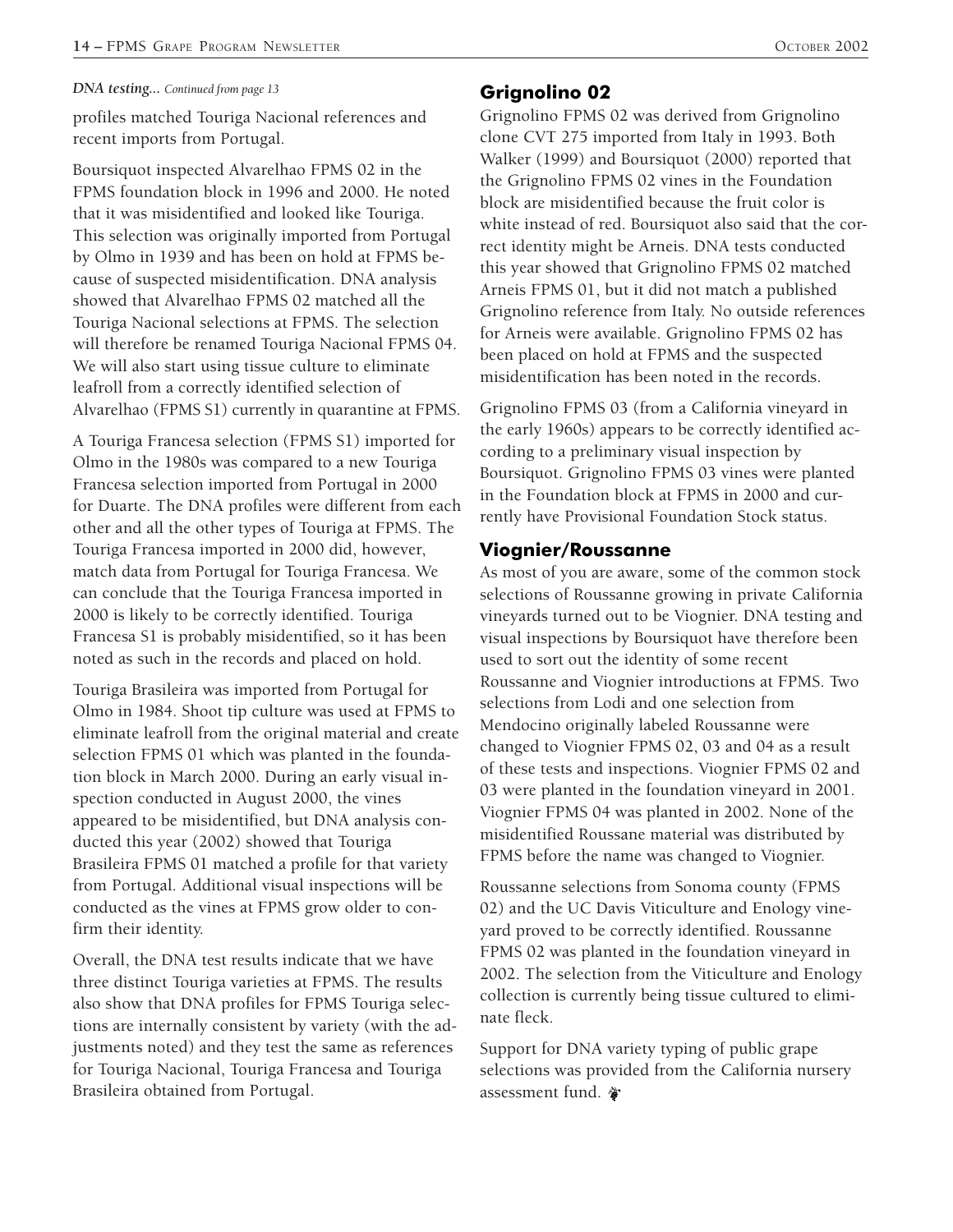# **Developing Rootstocks to Combat Nematodes in California Vineyards California Vineyards**

*by Andy Walker, Professor, Department of Viticulture and Enology, UC Davis*

THERE ARE RELATIVELY FEW grape rootstocks with strong nematode resistance, and their resistance is often directed at a single species or even a strain of a given nematode species. The need for broadly resistant rootstocks that are capable of controlling both endo- and ectoparasitic (feeding from within or



on the outside of the roots) nematodes is intensifying as growers face the loss of methyl bromide and concerns heighten over the environmental safety and efficacy of alternative nematicides and fumigants. Nematode damage is also becoming far more widespread because vineyards are replanted without fallow or crop rotation.

The Walker lab has been developing rootstocks to resist nematodes. These efforts address two primary concerns: fanleaf degeneration caused by grapevine fanleaf virus (GFLV) and vectored from vine to vine by the dagger nematode, *Xiphinema index*; and aggressive populations of root-knot nematodes, *Meloidogyne* spp (RKN).

Currently, the only rootstock recommended for the control of fanleaf degeneration is O39-16. This *Vitis vinifera* x *Muscadinia rotundifolia* hybrid is resistant to *X. index* feeding, but the test probing of the nematode allows vectoring of GFLV. However, the effects of GFLV on fruit set are not expressed due to a tolerance induced in the scion by the O39-16 root system, a tolerance that is probably due to its *rotundifolia*-based root system. The primary problem with O39-16 is its *vinifera* parentage, which casts doubts about its long-term resistance to phylloxera. There are also concerns about its relatively high vigor and susceptibility to RKN.

We have successfully used *rotundifolia* in crosses with *rupestris* to produce hybrids with strong resistance to a wide range of pests. The "89" series of crosses was selected for strong resistance to *X. index* and phylloxera. Selections from this series are being field tested in Napa, Sonoma, Mendocino, San Benito, San Joaquin, Santa Barbara and Kern counties. These field tests are designed to determine what happens to scions on these rootstock selections when they become infected by *X. index*'s probing attempts at feeding, and whether they induce fanleaf tolerance in the manner of O39-16. Most of these plots were established with the same group of 30 rootstock selections and include St. George, 3309C and O39-16 as standards.

The Napa Valley site is grafted to Cabernet Sauvignon with interspersed St. George (highly *X. index* susceptible) to keep nematode pressure high. We have four years of crop data from this site and many of the rootstock selections look very promising. This site was tested for the presence of *X. index* and GFLV and both were evenly distributed. However, we do not yet have uniform fanleaf infection in the susceptible controls, so that conclusions about their fanleaf tolerance are not possible.

The Sonoma site was grafted to Chardonnay and inter-planted between existing AXR#1 vines that were both fanleaf infected and phylloxerated. The "89" series selections have been slow to establish at this site because of the competition with mature AXR#1 vines, but the vines are all GFLV infected. We hope to observe fanleaf tolerance induced by these selections in the coming year.

The Lodi site was grafted to Viognier and planted with alternating St. George vines. Nematodes are evenly distributed and both *X. index* and RKN are present. We chip-budded GFLV infected buds into all of the selections and controls so that GFLV infection would be rapid and uniform and provide results on the fanleaf tolerance of these rootstocks earlier. We expect to see uniform GFLV infection by next spring and perhaps indication that fanleaf tolerance is being induced.

We evaluated the progeny from *rupestris* x *rupestris* sibling crosses and found that a single dominant gene controlled resistance to *X. index*. This discovery prompted the completion of a genetic map that will lead to the identification of that gene. These mapping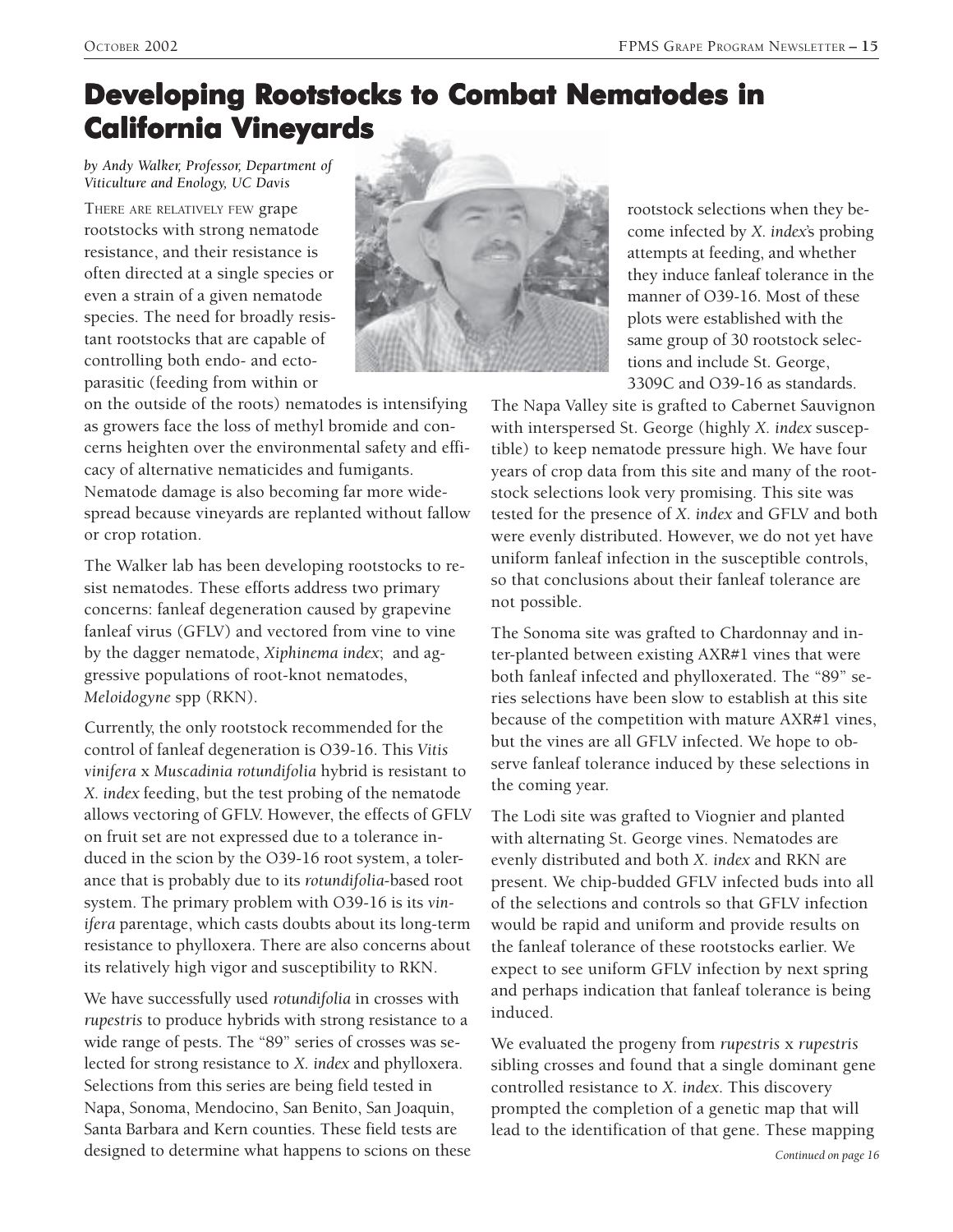#### *Developing Rootstocks... Continued from page 15*

efforts have also produced DNA markers that are strongly linked to *X. index* resistance and are being used to accelerate breeding progress. This same population is being used to develop a genetic map for Pierce's Disease resistance.

Crossing *rupestris* x *rotundifolia* selections with strong nematode resistance to 101-14 Mgt and 161-49C rootstocks has produced hundreds of seedlings. These two rootstocks are female flowered and have good horticultural characters not present in the *rupestris* x *rotundifolia* selections. These stocks should incorporate better rooting, long internode length, limited laterals, and better cold and lime tolerance into the resistance background. Testing of these will begin in 2003.

Lloyd Lider examined RKN resistance about 50 years ago and came to the conclusion that resistance was due to a single gene. Peter Cousins, during his PhD research in my lab, also found that RKN resistance in grape rootstocks, including Harmony and Freedom, was due to a single dominant gene. Pests often overcome single gene resistance and strains of nematodes have been shown to be successful in overcoming such resistance in a variety of species. In 1993 and 1994, I made many crosses with a mixture of root-knot resistant but hard to propagate species including *V. arizonica*, *V. candicans*, *V. champinii*, *V. cinerea* and *V. rufotomentosa*, to the easy to root *V. riparia* and *V. rupestris*. These crosses were made to combine dagger and root-knot nematode resistance and incorporate multiple sources of RKN resistance so that resulting rootstocks would have a more durable resistance based on multiple alleles or genes. More than 5,000 seedlings were established in the field and we first screened them for their ability to root from dormant cuttings (cuttings that root well generally graft well). We selected about 100 that rooted very well and began testing them for resistance to nematodes in a collaborative project with Howard Ferris (Nematology, UC Davis). The first screen evaluated resistance to *Meloidogyne incognita* Race 3, a strain we used earlier to characterize resistance. This strain is not aggressive on Harmony or Freedom, but feeds on a wide range of species and rootstocks. Seedlings that passed this screen were then tested against two very aggressive strains of RKN (Harm A and C) that feed freely on Harmony and Freedom, and *Xiphinema index*.

**Table 1** lists the selections that are resistant to all of these nematodes and that are now undergoing testing with all possible combinations of these nematodes. These selections will also be screened against ring, lesion and citrus nematodes. In Spring 2002, the best of the "89" and "93" series selections (Table 1) were crossed to combine a wide range of resistances and ensure that we have a very broad base of resistance to combat nematodes. Many of these selections were also crossed to 101-14 Mgt and 161-49C to improve horticultural characteristics. We also bench-grafted most of these selections to Fiesta, Thompson Seedless, and Chardonnay and planted them in vineyards with severe nematode pressure in Fresno, Kern and Santa Barbara County.

The overall strategy of the breeding program is to develop broad and durable resistance to grape nematodes and phylloxera. These efforts are complemented by studies directed at developing genetic markers linked to resistance and creating genetic maps. Genetic maps are the first step toward locating the genes responsible for resistance and then using these genes to genetically engineer rootstocks.

Funding from the California Grape Rootstock Improvement Commission, the Fruit Tree, Nut Tree, and Grapevine Improvement Advisory Board and the California Table Grape Commission has been outstanding and critical in the rootstock breeding efforts described above, and is greatly appreciated. Their support ensures that resistant rootstocks will be available to combat California's current and future soil-borne pest problems.

# **Changes to Oregonís Grapevine Quarantine**

#### *By Gary McAninch, Supervisor, Nursery Program, Oregon Department of Agriculture*

OREGON'S GRAPEVINE QUARANTINE WAS AMENDED on May 22, 2002 to reflect the current pest and disease situation and industry practices in the state. The original quarantine, adopted in 1970, was designed to keep grapevine leafroll and fanleaf virus diseases and grape phylloxera out of Oregon.

The original quarantine is outdated because we believe that both leafroll virus disease and grape phylloxera are now established in Oregon. We also have information that large numbers of non-certified and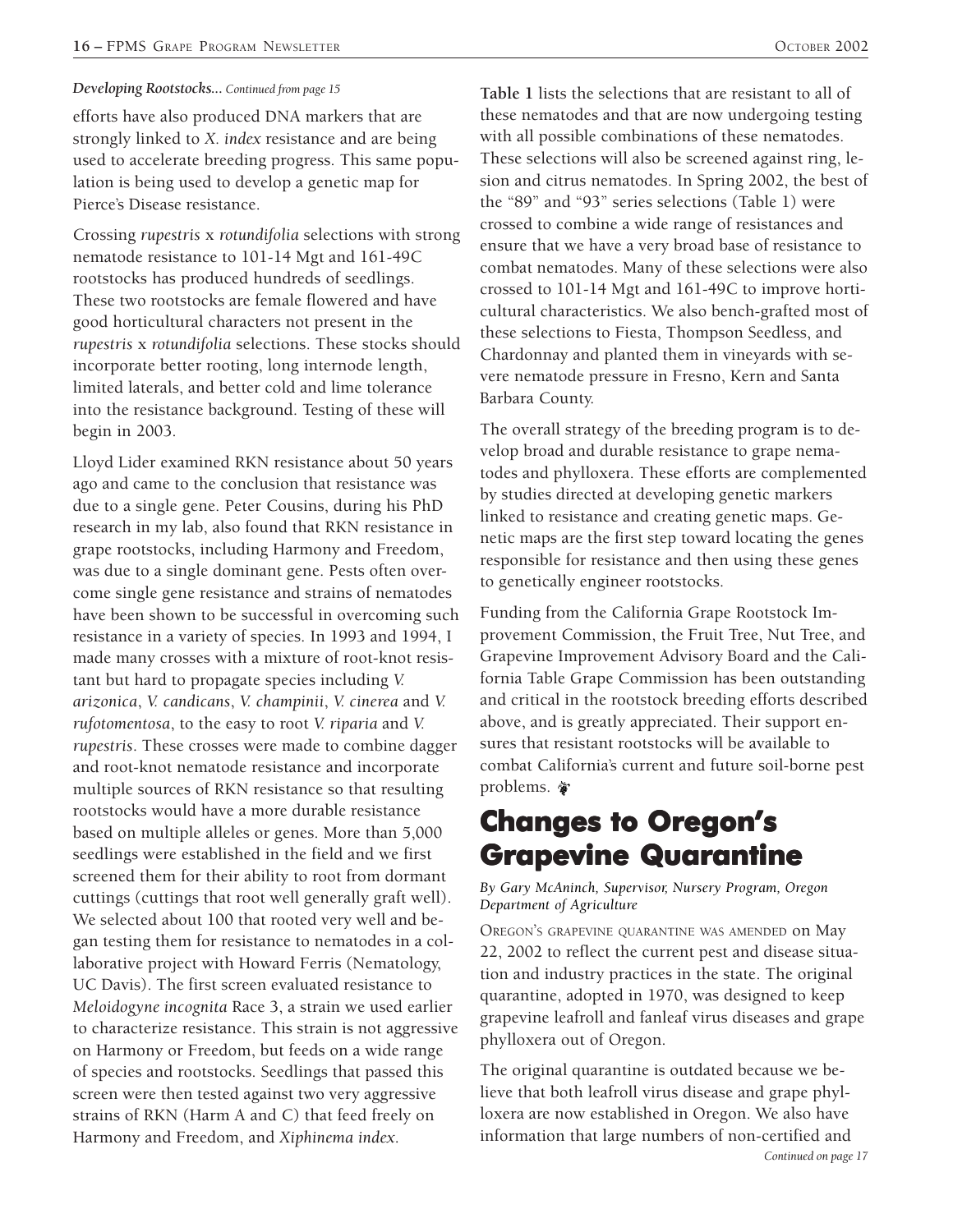| $\cdots$ $\cdots$ $\cdots$ , $\cdots$ $\cdots$ $\cdots$ $\cdots$ $\cdots$ $\cdots$ $\cdots$<br>strains Harmony A and Harmony C. |                                                                                                       |  |  |
|---------------------------------------------------------------------------------------------------------------------------------|-------------------------------------------------------------------------------------------------------|--|--|
| <b>Selection</b>                                                                                                                | Parentage                                                                                             |  |  |
| 8909-05                                                                                                                         | V. rupestris 'A. de Serres' (M23:17) x M. rotundifolia 'Cowart'                                       |  |  |
| 9317-06                                                                                                                         | V. rupestris 1595 X L513-4 (V. rufotomentosa x V. riparia)                                            |  |  |
| 9332-43                                                                                                                         | L514-10 (V. rufotomentosa x (V. riparia x Dog Ridge)) x V. champinii C9038                            |  |  |
| 9344-03                                                                                                                         | L514-20 (V. rufotomentosa x (V. riparia X Dog Ridge)) X L25-19 (V. champinii x (V. riparia x Ramsey)) |  |  |
| 9363-16                                                                                                                         | L514-30 (V. rufotomentosa x (V. riparia x Dog Ridge)) X V. riparia 1438                               |  |  |
| 9365-62                                                                                                                         | L514-20 (V. rufotomentosa x (V. riparia x Dog Ridge)) X V. riparia 1438                               |  |  |
| 9365-85                                                                                                                         | L514-20 (V. rufotomentosa x (V. riparia x Dog Ridge)) X V. riparia 1438                               |  |  |
| 9403-35                                                                                                                         | L 6-1(V. riparia x Ramsey) x L91-64 (V. riparia x V. candicans)                                       |  |  |
| 9403-107                                                                                                                        | L 6-1(V. riparia x Ramsey) x L91-64 (V. riparia x V. candicans)                                       |  |  |
| 9407-14                                                                                                                         | L 6-1 x V. champinii 9021                                                                             |  |  |
| 9449-17                                                                                                                         | V. rufotomentosa x V. cinerea 9008                                                                    |  |  |
| 9449-23                                                                                                                         | V. rufotomentosa x V. cinerea 9008                                                                    |  |  |
| 9449-25                                                                                                                         | V. rufotomentosa x V. cinerea 9008                                                                    |  |  |
| 9449-27                                                                                                                         | V. rufotomentosa x V. cinerea 9008                                                                    |  |  |

**Table 1. Rootstock selections that resist** *Xiphinema index***,** *Meloidogyne incognita* **Race 3***,* **and** *M. arenaria*

#### *Oregon changes... Continued from page 16*

untested grapevines had been brought into Oregon and planted over the past 10 years. In fact, as far as the department is aware, the only grapevines brought into the state legally in recent years were done so under exemption to the original quarantine. This told us that industry needs were not being met by the quarantine.

The amended quarantine removes the requirement that vines entering Oregon be index tested for fanleaf and leafroll virus diseases. The prohibition against the importation of field-grown grapevines and vines containing field soil remains in effect. This will help protect Oregon grape growers from the introduction of soil-borne pests and diseases. Under the amended quarantine, all shipments of grapevines are required to be inspected and accompanied by a certificate issued by the state of origin verifying that the plants are free of soil and dangerous pests and diseases. The shipper is required to pre-notify the department of all shipments.

Oregon's glassy-winged sharpshooter and Pierce's disease quarantine still remains in effect. All grapevines entering Oregon from California must be tested for Pierce's disease and treated for glassy-winged sharpshooter prior to shipment. Oregon's grapevine certification program also remains in effect. Only grape nursery stock from foundation plant programs or mother block plantings approved by the Oregon Department of Agriculture may be planted in a certified grape increase block.

Links to all Oregon Department of Agriculture quarantines can be found at: *http://oda.state.or.us/Plant/ plant\_division\_homepage.htm.* Anyone needing more information concerning Oregon's amended grapevine quarantine can contact **Gary McAninch, Nursery Program Supervisor, Plant Division, Oregon Department of Agriculture, 635 Capitol Street NE, Salem, Oregon 97301**; e-mail: *quarantine@oda.state.or.us.*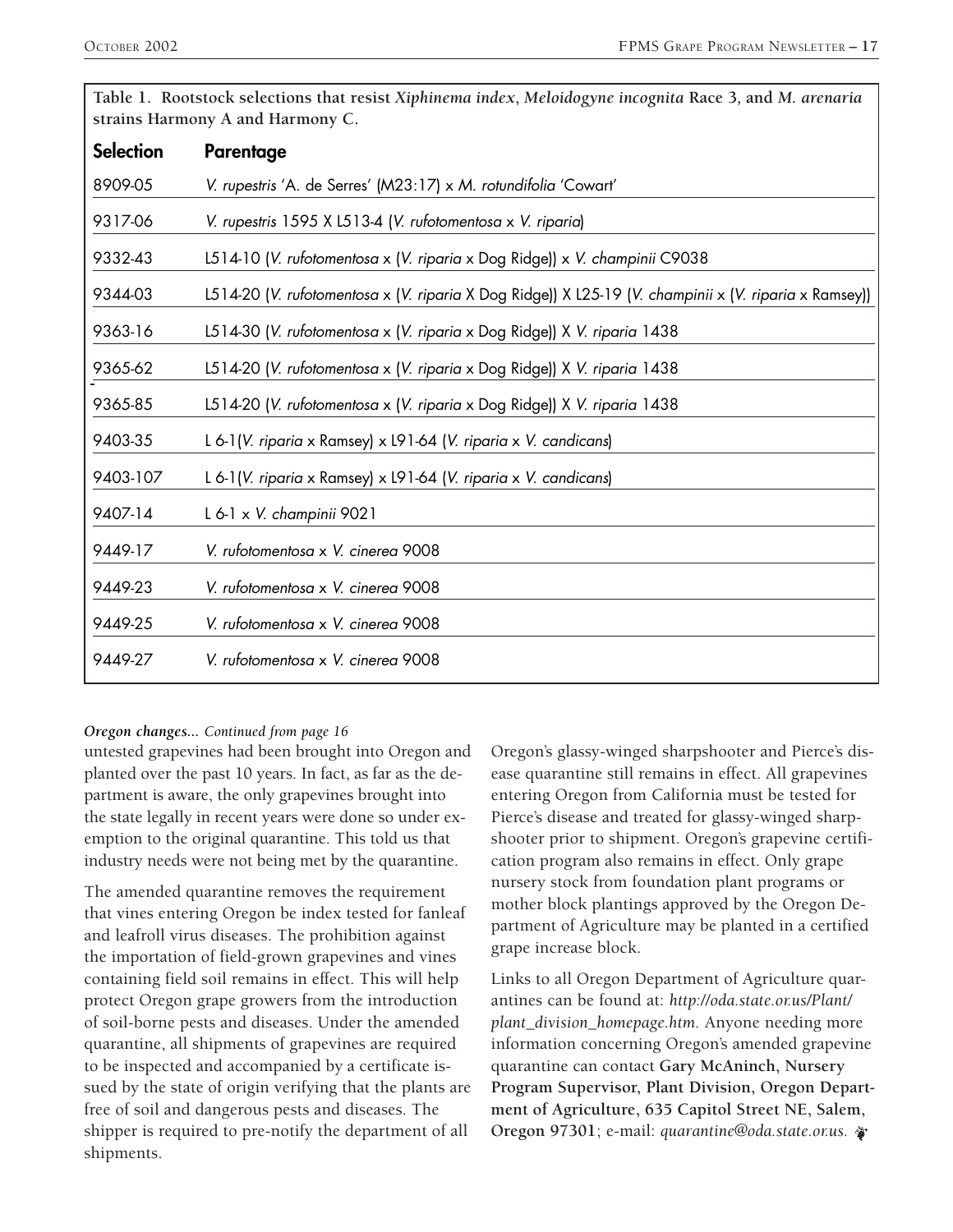# **NAPPO News**

#### *by Ray Johnson, Chair of the NAPPO Grape Standards Panel*

TEN YEARS AGO, the North American Plant Protection Organization (NAPPO) began developing standards to govern the movement of plant materials, including grape nursery stock, between Canada, Mexico and the United States. The format and content for this process has changed over the years to conform with the evolving requirements of the International Plant Protection Convention (IPPC) and the many Food and Agriculture Organization of the United Nations standards.

The last draft of the NAPPO Grapevine Standard was sent out for public comments the summer of 2002. These comments were reviewed and a final draft prepared at a meeting held at UC Davis in April 2002. This draft was sent to the NAPPO Standards Panel who reviewed it for consistency with other NAPPO and FAO standards in June. The Panel has recommended some changes to the document that will be incorporated. The changed document was sent out to the NAPPO Grape Panel members in August for review and comment back in September 2002. The grapevine Standard is expected to be approved by the NAPPO Executive Committee in the fall of 2002 and announced at the annual meeting in Oaxaca, Mexico in October 2002.

This Standard describes the requirements for the importation of grapevines by the member countries of the North American Plant Protection Organization (NAPPO), and for the movement of grapevines among the member countries of NAPPO. Grapevine pests specifically addressed in this Standard are viruses and virus-like agents, viroids, phytoplasmas, and bacteria. Other pests of grapevines will be considered in later documents. The scope of this Standard does not include non-pest-related items such as varietal trueness-to-type, and quality grades and standards. The objectives of the Standard are to prevent the introduction of quarantine pests into NAPPO member countries, manage regulated nonquarantine pests within NAPPO member countries, facilitate equitable and orderly trade into and within the NAPPO region, and mitigate possible introduction of regulated pests to an acceptable level.

Quarantine pests are defined as those that are "of potential economic importance to the area endangered thereby and not yet present there, or present but not



widely distributed and being officially controlled." Other plant pests may be regulated at importation if they are designated as regulated non-quarantine pests (RNQPs). A RNQP is defined as "a non-quarantine pest whose presence in plants for planting affects the intended use of those plants with an economically unacceptable impact and which is therefore regulated within the territory of the importing contracting party." Official control is required for a RNQP. Official control has been defined as the "active enforcement of mandatory phytosanitary regulations and the application of mandatory phytosanitary procedures with the objective of eradication or containment of quarantine pests or for the management of regulated non-quarantine pests." Importation of grapevines and other crops will be affected as the U.S. federal quarantine laws are reviewed for consistency with the IPPC.

The IPPC is an international treaty for plant protection to which 117 governments, including the United States, currently adhere. The latest revision of the IPPC reflects an updating of the Convention to reflect contemporary phytosanitary concepts and the role of the IPPC in relation to the Uruguay Round Agreements of the World Trade Organization, particularly the Agreement on the Application of Sanitary and Phytosanitary Measures (the SPS Agreement). The SPS Agreement identifies the IPPC as the organization providing international standards for measures implemented by governments to protect their plant resources from harmful pests through phytosanitary measures. The IPPC complements the SPS Agreement by providing the international standards that help to ensure that phytosanitary measures have a scientific basis for their placement and strength and are not used as unjustified barriers to international trade. The IPPC emphasizes cooperation and the exchange of information toward the objective of global harmonization. Its application to plants is not limited only to the protection of cultivated plants or direct damage from pests. The scope of the Convention extends to the protection of cultivated and natural flora as well as plant products, and includes both direct and indirect damage by pests. More information about the IPPC may be obtained through the International Phytosanitary Portal (IPP) at *http://193.43.36.94/ cds\_ippc/IPP/En/default.htm.*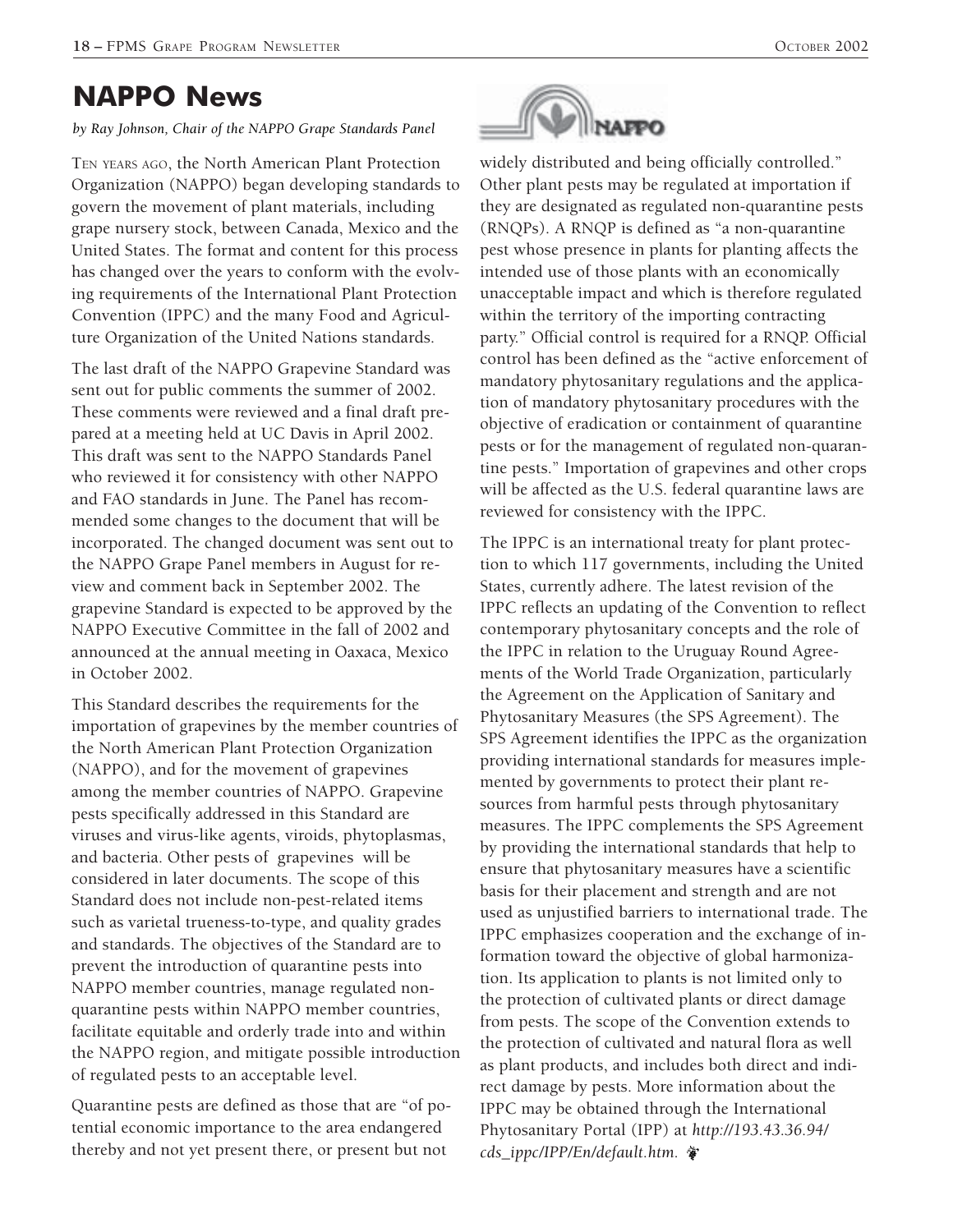# **Young Vine Decline and Black Measles Report**



*by W. Douglas Gubler, Cooperative Extension Specialist, Plant Pathology, UC Davis*

PETRI DISEASE (syn:Young vine decline) and black measles (esca) are two of the most destructive grapevine diseases in many viticultural regions including California. Causal agents of these diseases include the fungi *Phaeomoniella chlamydospora*,

*Phaeoacremonium inflatipes* and *Phaeoacremonium aleophilum*. (*Pa. chlamydospora, Pm. infilatipes* and *Pm. aleophilum*). The study of these diseases was undertaken to further our understanding of the biology, epidemiology and habitats of the associated pathogens and to develop effective control strategies.

### **Detection of fungal pathogens with PCR**

A Nested-PCR method has been developed that detects *Pa. chlamydospora* and *Pm. inflatipes and Pm. aleophilum.*The research to date shows that this testing method has potential for detecting fungi directly in host tissue and infested soil but *Pa. chlamydospora* has not yet been successfully detected in soil. This approach is particularly well suited to these organisms that are difficult to identify and isolate because of the presence of inhibitors both in vine tissue and soil.

### **Association of fungal spores with grapevine cordons in California**

A study was carried out to determine when or under what conditions spores of the pathogens (*Pa. chlamydospora*, *Pm. inflatipes and Pm. aleophilum*) are released to potentially re-infect plants. Spore traps were placed in selected vineyards where black measles and young vine decline was known to occur. These included: Napa County, Sonoma County, Mendocino County, San Joaquin County, Madera County, Tulare County, San Luis Obispo County, Kern County and Solano County. The traps were designed to catch spores of *Pa. chlamydospora* and *Pm. inflatipes and Pm. aleophilum* on grapevine cordons.

Spores were trapped on glass microscope slides coated on both sides with white petroleum jelly and affixed to the cordon. They were collected and changed each week. Observations were recorded at weekly intervals. According to the results taken from February to July, 2001, spores of three pathogens were trapped at different locations during different periods of time.

Spores of *Pa. chlamydospora, Pm. inflatipes, and Pm. aleophilum* were trapped in Napa County, Sonoma County, Mendocino County, San Joaquin County, San Luis Obispo County, and Solano County. Successful trapping of *Pa. chlamydospora and Pm. inflatipes* was correlated with rainfall events in each location. Trapping of *Pm. aleophilum* was not associated with rainfall. *Pa. chlamydospora* and *Pm. inflatipes* were trapped in the winter and spring. *Pm. aleophilum* was trapped in the spring and early summer.

These results show conclusively that *Pa. chlamydospora* and *Pm. infilatipes* have the ability to act as airborne inoculum in California vineyards during winter and spring. We suspect that *Pm. aleophilum* may be insect vectored.

Additionally, symptomatic grape berries were collected from different regions in California during ripening and were found to be contaminated with conidia of *Pm. inflatipes* and *Pm. aleophilum.*



Spore trapping using glass slides coated with petroleum jelly. (Photo courtesy of Doug Gubler)

### **Susceptibility of grape rootstocks to fungal pathogens**

Young vine decline has emerged as a significant problem in vineyard establishment. The problem affects grapevines during the first ten years of establishment and is not specific to any scion/rootstock combinations. We suspect that these pathogens of young vines have been present for many years but largely unnoticed. Recent planting and re-planting of large acreages has increased awareness of the problem.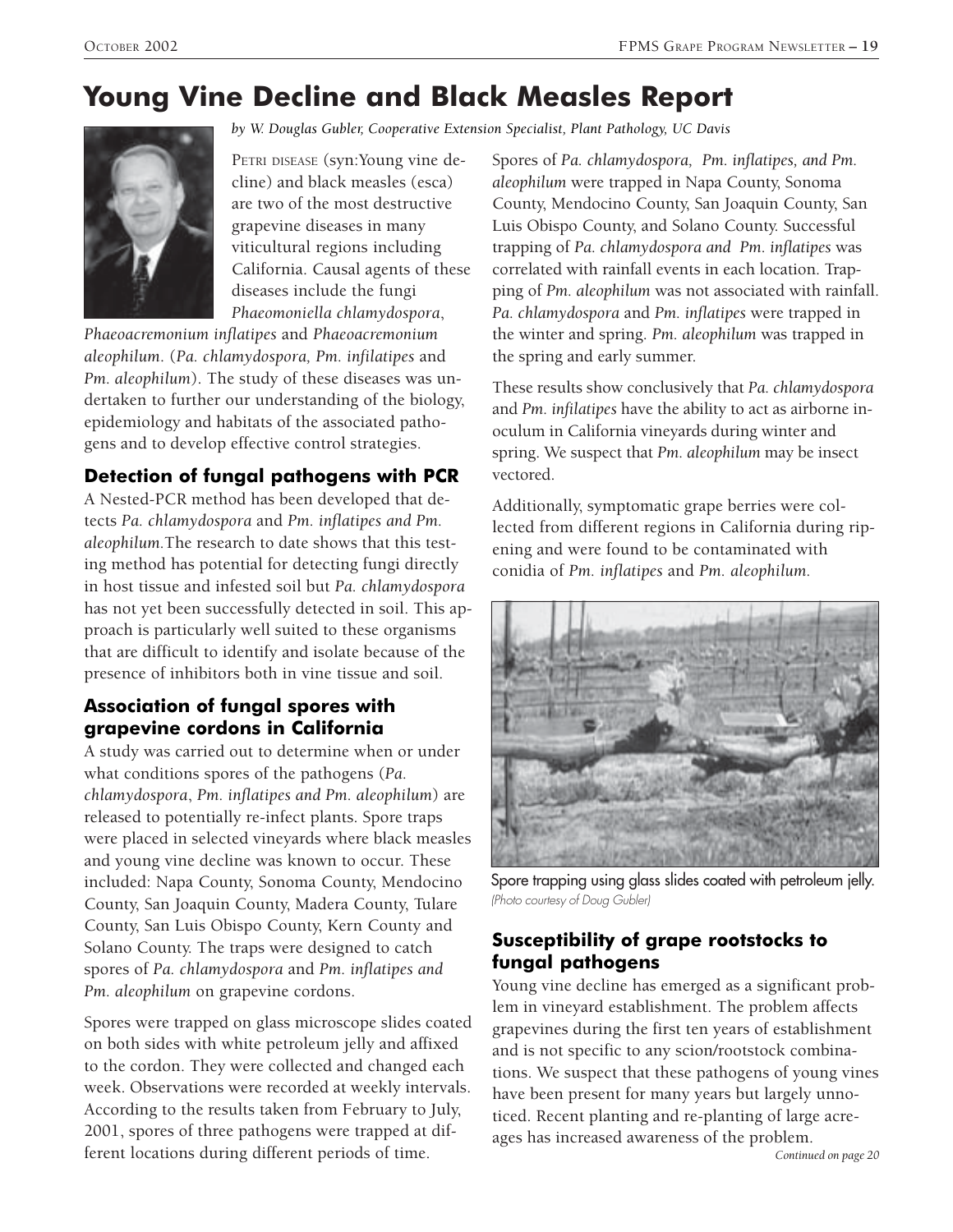#### *Young Vine Decline... Continued from page 19*

Susceptibility of different rootstock varieties to fungal pathogens was studied by artificially inoculating about 20 healthy cuttings of each variety with *Pa. chlamydospora, Pm. inflatipes* and *Pm. aleophilum.* After the formation of callus, they were planted in pots. Approximately one year after inoculation, disease occurrence was recorded as the length of brown vascular streaking from the base of plant toward the tip of each plant. Discolored areas were cultured on PDA-tet medium and pathogens were re-isolated. Inoculation with *Pa. chlamydospora* showed that the rootstocks 3309, 420A, 110R, 5C, Schwarzmann, St. George, and Salt Creek were the least susceptible while 99R, 039- 16, Freedom, Riparia Glore, 140Ru, 1616, and 1103P were the most susceptible. Inoculation with *Pm. inflatipes* showed that 1616, 3309, AXR1, Salt Creek, 110R, 5C, Freedom and 140Ru were the least susceptible while 420A, St. George, 161-49, and Harmony were the most susceptible. Rootstock inoculated with *Pm. aleophilum* showed that 1103, 420A, Harmony, and Salt Creek were the least susceptible while 110R, SO4, 039-16 and 161-49 were the most susceptible.

None of the rootstocks tested were completely resistant to the fungi, but they did show a wide range of susceptibility. However the susceptibility of rootstock in these studies and the occurrence of vine decline in the field in California does not appear to be well correlated because invariably, 3309,101-14, 5C, and 110R seem to show the disease most prevalently. Natural occurrence may be skewed



Vascular streaking. (Photo courtesy of Doug Gubler)

toward these rootstocks because they are the most widely planted. This may mean that the degree of susceptibility is not an important factor in disease expression under natural conditions.

### **Susceptibility of grapevine pruning wounds to fungal pathogens**

*Pa. chlamydospora, Pm. inflatipes* and *Pm. aleophilum* have all been shown to be aerially dispersed in California vineyards. Dispersal was correlated to rain

events and for the most part took place during the winter pruning season. This study was conducted to examine the susceptibility of grapevine pruning wounds to fungal pathogens present during pruning. Studies were conducted on Thompson Seedless and Cabernet Sauvignon grapevines. Pruning wounds became less susceptible over time and reached the lowest susceptibility rate some four months after pruning. Vascular streaking was observed in pruning wounds inoculated from February to June, indicating that grapevine tissue was susceptible from dormancy to green actively growing tissue.

Distance of vascular streaking in Thompson seedless grapevines ranged from 1.4 cm in the control to 6.0, 7.0, and 9.1 cm for *Pa. chlamydospora, Pm. inflatipes,* and *Pm*. *aleophilum,* respectively. Distance of vascular streaking in Cabernet Sauvignon was 1.2 cm in the non-inoculated control and 4.5, 6.7, and 10.1 in the *Pa. chlamydospora, Pm. inflatipes* and *Pm. aleophilum* inoculated spurs, respectively. Vascular discoloration and presence of all three pathogens were documented to be present at both bud positions of a 2-bud spur.

In a related study, spurs of Thompson Seedless and Cabernet Sauvignon grapevines were inoculated in February, 2001. Shoot growth from inoculated and control spurs was measured in June, 2001. Growth of non-inoculated control shoots reached an average of 140 cm for Cabernet Sauvignon while growth reached only 69.7 cm, 76.1 cm, and 89.9 cm shoot length for *Pa. chlamdospora, Pm. inflatipes* and *Pm. aleophilum* inoculated spurs, respectively. Growth on Thompson Seedless control spurs reached an average length of 172.3 cm while growth reached only 54.0 cm. 86.0 cm, and 87 cm shoot length for *Pa. chlamydospora, Pm. inflatipes,* and *Pm. aleophilum* inoculated spurs, respectively. All three pathogens were capable of infecting pruning wounds and resulted in significantly reduced growth in shoots emerging from diseased spurs.

### **Histological investigations of grape roots and shoots infected with fungal pathogens**

Shoots or roots of tissue-cultured plants cv. Cabernet Sauvignon were inoculated with *Phaeoacremonium inflatipes* at approximately 106 spores/ml to determine the path of fungal invasion inside the host. Shoots were inoculated by cutting the tips and depositing 10 µl of inoculum on the wounds. Roots were inoculated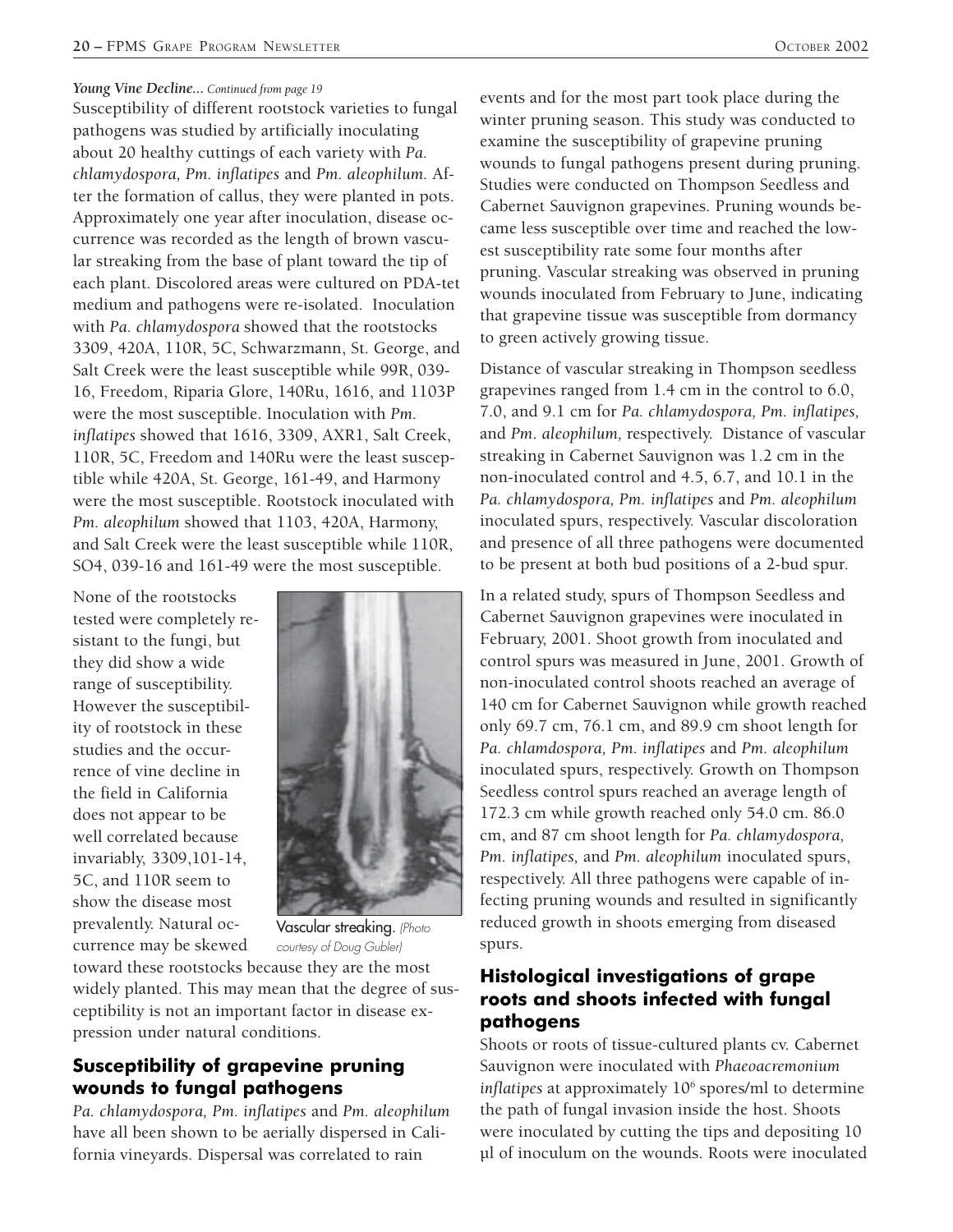by cutting about 1.5 cm off the tips and dipping the cut ends in the inoculum for 30 min or by injecting 1 ml of inoculum into the culture media where plants were being grown. When inoculum was injected into the culture media, the fungus successfully invaded intact roots. In these roots, vesicle-like structures were observed in the inner walls of the epidermis and cortical cells. Spread of the fungus was initially intercellular. At early stages of infection, abundant hyphae were seen in the epidermis and cortex but not in the vascular tissues. When root and shoot invasions were through wounds, hyphae were observed in all tissues including cortex, xylem, phloem, and pith as well as varying degrees of tylose and gum occlusions at the early stages of infection. In the stem, rapid spread of the fungus was accomplished through the intercellular spaces of the pith. Symptoms of the disease appeared after two months but isolations made in symptomless plants two weeks after inoculation demonstrated the presence of the fungus in all parts of the plant, including petioles and leaves.

### **Effect of hot water treatments for eradication of fungal pathogens from dormant grapevine wood**

The use of hot water treatments to effectively control pathogens including *Pa. chlamydospora, Pm. inflatipes* and *Pm. aleophilum* has been touted worldwide. However, our data show that a thirty-minute treatment of cuttings in 51°C water does not eliminate these pathogens from dormant wood. Cuttings first inoculated with *Pa. chlamydospora, Pm. infilatipes* and *Pm. aleophilum* and then subjected to a hot water treatment were either incubated in crispers or planted in plastic pots for six to eight weeks. Ratings for vascular discoloration were performed followed by isolation from the cuttings onto Potato Dextrose Agar modified with 0.10 g/L Tetracycline (PDA-tet). No statistical differences of vascular discoloration existed between inoculated, non-treated cuttings and inoculated, treated cuttings. In addition, isolations confirmed the presence of the pathogens in the inoculated, hot water treated cuttings as well as the inoculated, non-treated control cuttings. This finding, along with earlier research on the direct effect of hot water on fungal mycelium of these species leads us to the conclusion that hot water treatments are ineffective in eliminating vine decline pathogens from dormant wood.

### **Selective media for the extraction of fungal pathogens from soil**

Due to their slow growth on standard media, *Pa. chlamydospora, Pm. inflatipes* and *Pm. aleophilum* are often difficult to recover from infected wood, spore traps and soil. Contamination from other fungi and bacteria with quicker growth rates often inhibit the ability of *Pa. chlamydospora, Pm. inflatipes* and *Pm. aleophilum* to grow. Rose Bengal Chloramphenicol Agar (RCBA) is a medium often used for enumerating yeasts and molds in food for product evaluation. The pH and the added chloramphenicol tend to suppress the growth of most bacteria. Additionally, the Rose Bengal, when taken up intracellularly by most fungi, tends to limit their size and growth rate. This can prevent the overgrowth of slow growing fungi by faster growing species. RBCA seems to be a suitable medium for isolating vine decline organisms from soil, aerial spore traps, and plant tissue. Using the soil dilution method, soils from many areas of California were examined for populations of *Pa. chlamydospora, Pm. inflatipes* and *Pm. aleophilum*. Populations of these organisms were recovered from the soil from many different areas of California. In addition, in a few vineyard sites these fungi were recovered from dried plant sap, which had oozed from grapevine girdling wounds and from standing water under grapevine drip systems. RBCA is a useful tool in determining the presence of vine decline pathogens in vineyard soils and has been demonstrated to be useful in detecting these fungi from spore traps. A statewide survey of vineyard soils from all different regions of California as well as non-vineyard and native soils will help us further understand the abundance of these fungi and their means of survival.

### **Temperature effects on fungal pathogens**

Water agar plates inoculated with plugs of *Pa. chlamydospora, Pm. inflatipes* and *Pm. aleophilum* were incubated at 23°C for two weeks for complete colonization of the plates. Autoclaved 5C rootstock wood shavings were then placed on the agar surfaces. Plates were placed in incubators, with continuous cool white (15W) light, at temperatures ranging from 5-35°C. Wood pieces were examined weekly and observations were recorded. After twenty-one days, pycnidia could be found forming on wood pieces inoculated with *Pa. chlamydopsora* incubated at 10,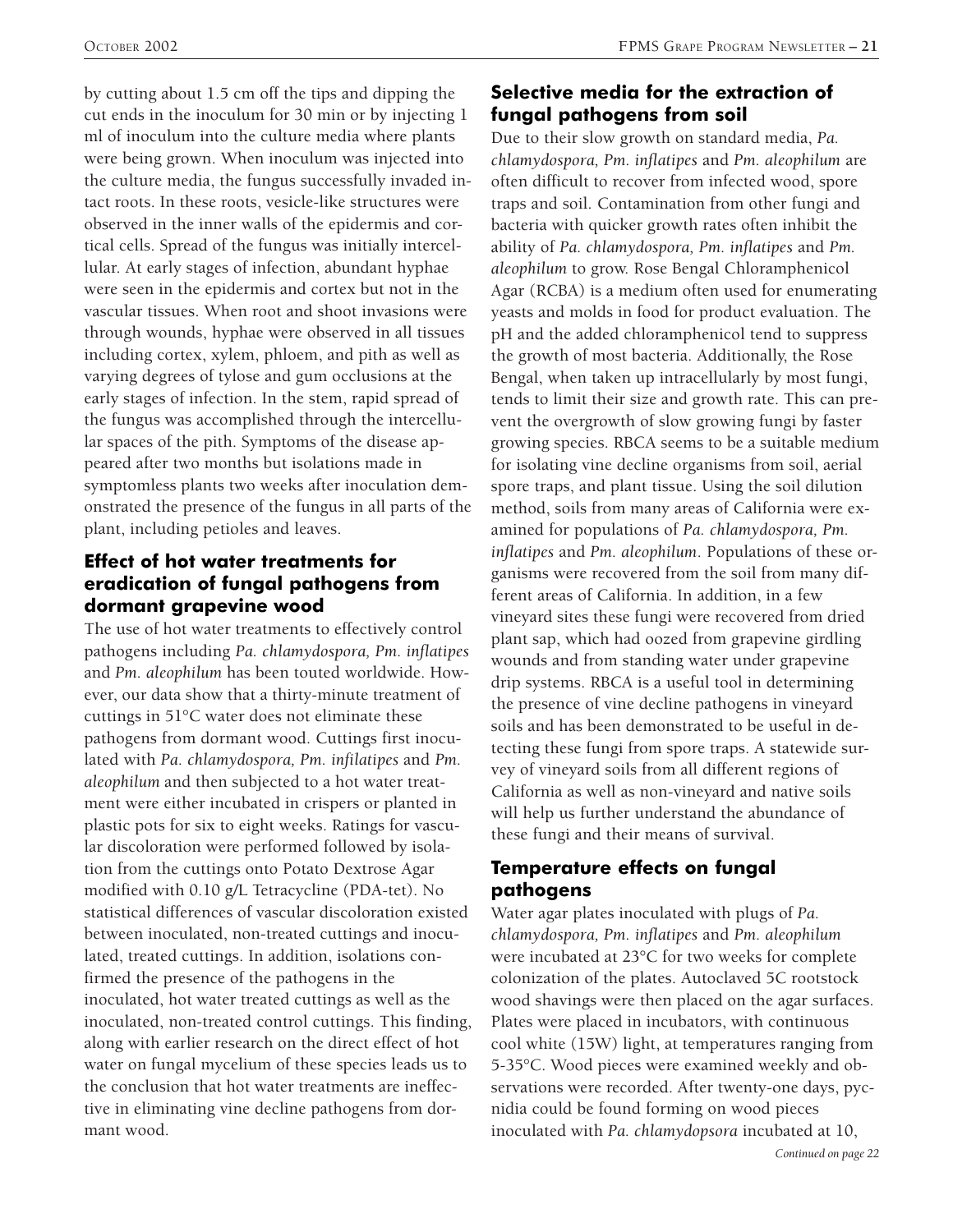#### *Young Vine Decline... Continued from page 21*

15, 20 and 25°C. After twenty-eight days pycnidia were very abundant on wood at these same temperatures and most abundant at 25°C. Pycnidia were dark, superficial to slightly embedded, subglobose to globose in shape and ranged in size from 110 to 190 µm. A cloudy gray conidial cirrhus could be seen oozing from the ostiole after 21 days. Conidia contained in pycnidia were hyaline, subglobose to oblong and ranged in size from 2.0–3.0 µm x 1.0–1.5 µm. Conidia were viable and germinated after 48 hours on water agar. After twenty-one days, wood pieces inoculated with *Pm. inflatipes* incubated at 10, 15, 20, and 25°C were observed to have microsclerotia-like structures on their surface as well as on the agar surface near and around the pieces. Structures appeared as dark compacted masses of hyphae. They were globose, superficial to slightly embedded and ranged in size from 65 to 120 µm. Conidia could be found on conidiophores extending from mycelium around and attached to the structures. Conidia were hyaline, oblong to ellipsoidal and ranged in size from 2.5–5.0 µm x 1.25–2.0 µm. Neither pycnidia nor microsclerotia could be found on wood pieces or media inoculated with *Pm. aleophilum*. These findings are important to our understanding of the biology of these elusive fungi. The finding, that *Pm. inflatipes* is able to produce microsclerotia-like structures on grapevine wood as well as on artificial media, along with previous research (unpublished) showing that it can be recovered from soil and the fact that this species is a good root pathogen indicates that this fungus is a soil-borne pathogen. This is the first reported study on the effect of temperature on pycnidia production of *Pa. chlamydospora.*



Shoot growth in vines with Petri disease. (Photo courtesy of Doug Gubler)

# **Syrah Decline in French Vineyards Vineyards**

*by Anne-Sophie Renault-Spilmont and Jean-Michel Boursiquot ENTAV, Le Grau Du Roi, France*

BECAUSE OF ITS GREAT POTENTIAL to produce quality wine, Syrah is one of the most important grape varieties cultivated in southern French vineyards. Since the 1990s, a unique problem has been observed by grape growers and researchers on Syrah plants: leaf reddening and swollen graft unions. The scions of affected vines declined and died more or less rapidly. By contrast, the rootstock often stays alive and canes can be observed suckering below the union.

#### **Symptom description**

Syrah decline is characterized by two symptoms on mature plants:

 -swelling and cracking at the graft union (Fig. 1) -early leaf reddening (from July)

The graft union becomes enlarged and the wood hard. After peeling the bark, deep and parallel grooves can be observed in this specific localized area. The vines can also show a premature discoloration of the leaves during the spring, becoming red in autumn.

All rootstocks and clones are known to demonstrate this problem although there are some indications that their sensitivity might vary.



Figure 1: Swelling and cracking at graft union. (Photo courtesy of ENTAV)

### **Development of the problem**

Development of the symptoms is very different depending on the site. In the last few years, symptoms seem to be observed on more young plants than previously, perhaps due to more careful observation. Four year-old vines are now recorded to show typical symptoms.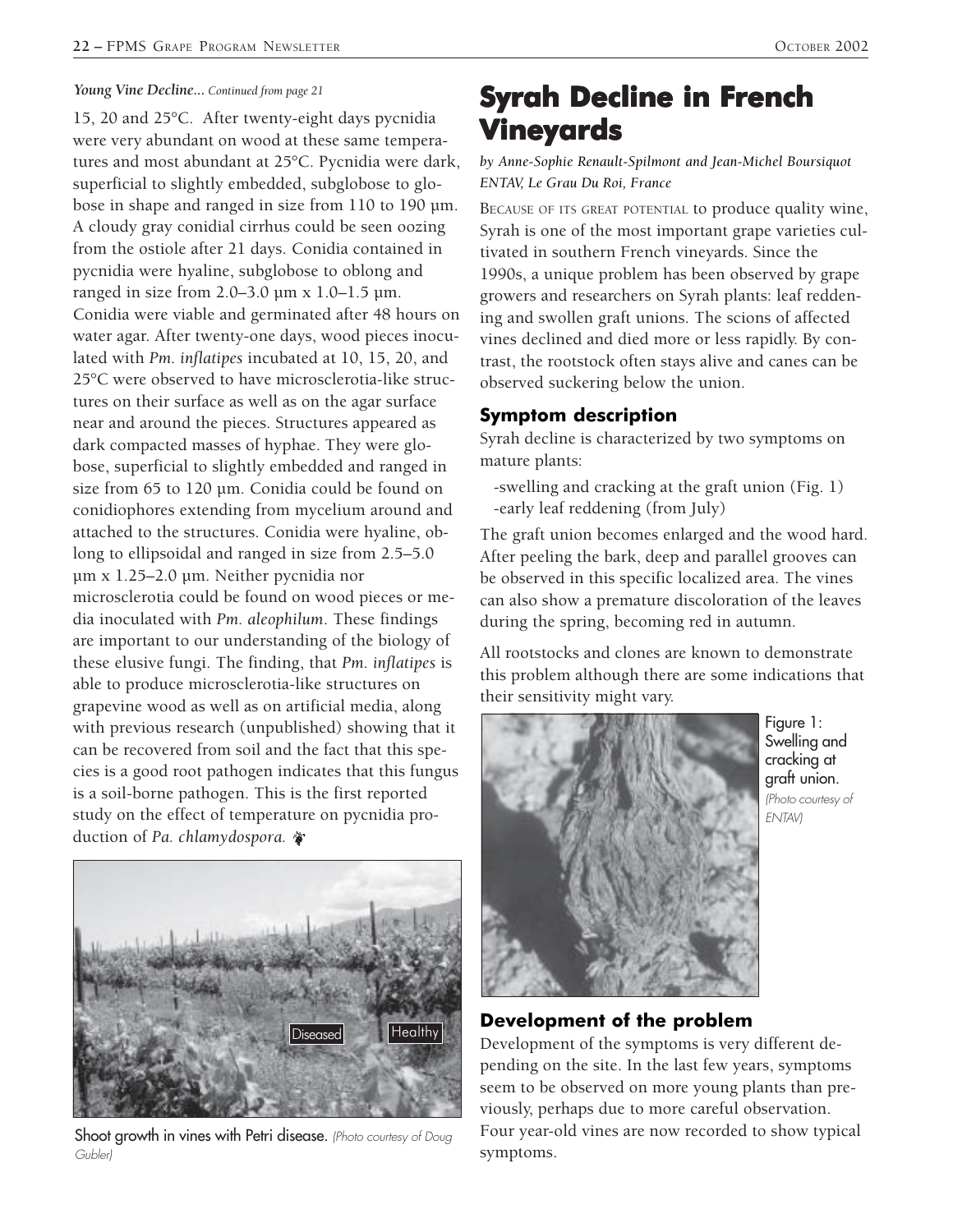Syrah vineyards have been surveyed and some sites have been followed since 1999. Each plant is identified and observed from one year to another with the aim of describing the spatial and temporal evolution of the problem. Statistical analyses of these records will aid in better understanding of symptom development.

As explained previously, two types of symptoms are associated with Syrah Decline. The relationship between those two symptom types needs to be well established. Careful observations in a number of different situations showed that many plants show only cracking without leaf reddening. By contrast, very few plants showing only leaf reddening (without cracking) could be found. This has led us to suggest that two different factors could be implied in this problem: the first one would be involved in the cracking of the wood and a second one (different from the first) is responsible for inducing the leaf reddening and the death of the plant.

To understand cracking morphology, several graft unions were dissected for observation under a microscope. Precise observations in the cracking areas suggest a dysfunction of the cambial zone with a disruption of the local area. We are trying to determine the origin of this disruption.

### **Current studies and preliminary results** A pathogen?

A study was set up to identify this disorder and tests were carried out to look for any associated transmissible agent(s).

Disease associated viruses were sought with ELISA and biological indexing tests. The virus tests were performed on traditional grapevine viruses responsible for Leafroll, Fanleaf, Fleck, Corky Bark, Rupestris Stem Pitting and Kober Stem Grooving. No correlation could be established between one or more viruses' presence and the previously described symptoms. No phytopathogenic bacteria (Crown Gall, Bacteria Blight, Pierce's disease) could be found.

As far as the fungi, some of them associated with wood diseases were found in symptomatic plants but also in control vines. Thus, it does not seem that their presence could be correlated with the specific Syrah decline. Nevertheless, these fungi involved in wood diseases might play a second role in increasing or quickening the decline of already weakened plants.

The cracking may be a point of entry for penetration of these fungi. They could also induce necrosis, leading to plant death. The possible involvement of these fungi with Syrah decline will be further studied by a field experiment.

Furthermore, experiments were conducted to determine if the problem was associated with a graft transmissible agent. Some interesting results were obtained several months after green grafting as leaf reddening was sometimes observed with Syrah or rootstock taken from diseased vines. No symptoms at the graft union have been observed so far but experiments are on-going.

### An incompatibility?

The previously described symptoms might be similar to those observed in incompatible grafted fruit trees. To confirm this hypothesis, an important experiment is currently being conducted to describe the first events after vine grafting. The process of graft union development was studied in Syrah compared to two other grape varieties (Cabernet-Sauvignon and Grenache) used as controls. Histological studies are being performed on the first events following grafting; callus proliferation, cambium formation and vascular connections are compared among the varieties. The first results seem to indicate that the level of vascular connections is lower during the healing of Syrah than for the other two varieties.

### Possible grafting factors?

As the primary symptoms of Syrah decline involve the graft union, studies were conducted to compare different grafting techniques. Experiments were made comparing bench grafted Syrah ("long-whip" and omega cut), field grafted Syrah (with and without hormone applications) and green grafted plants. Five years after establishment, many plants show cracked and swollen unions but none have died yet. No significant difference could be found between these grafting techniques up to now.

The problem of Syrah Decline appears to have no simple explanation. We believe that the problem is very complex, and may involve multiple factors. Results of our experiments with possible graft transmission of a potential pathogen agent are awaited with hope. In the meantime, our research will go on.